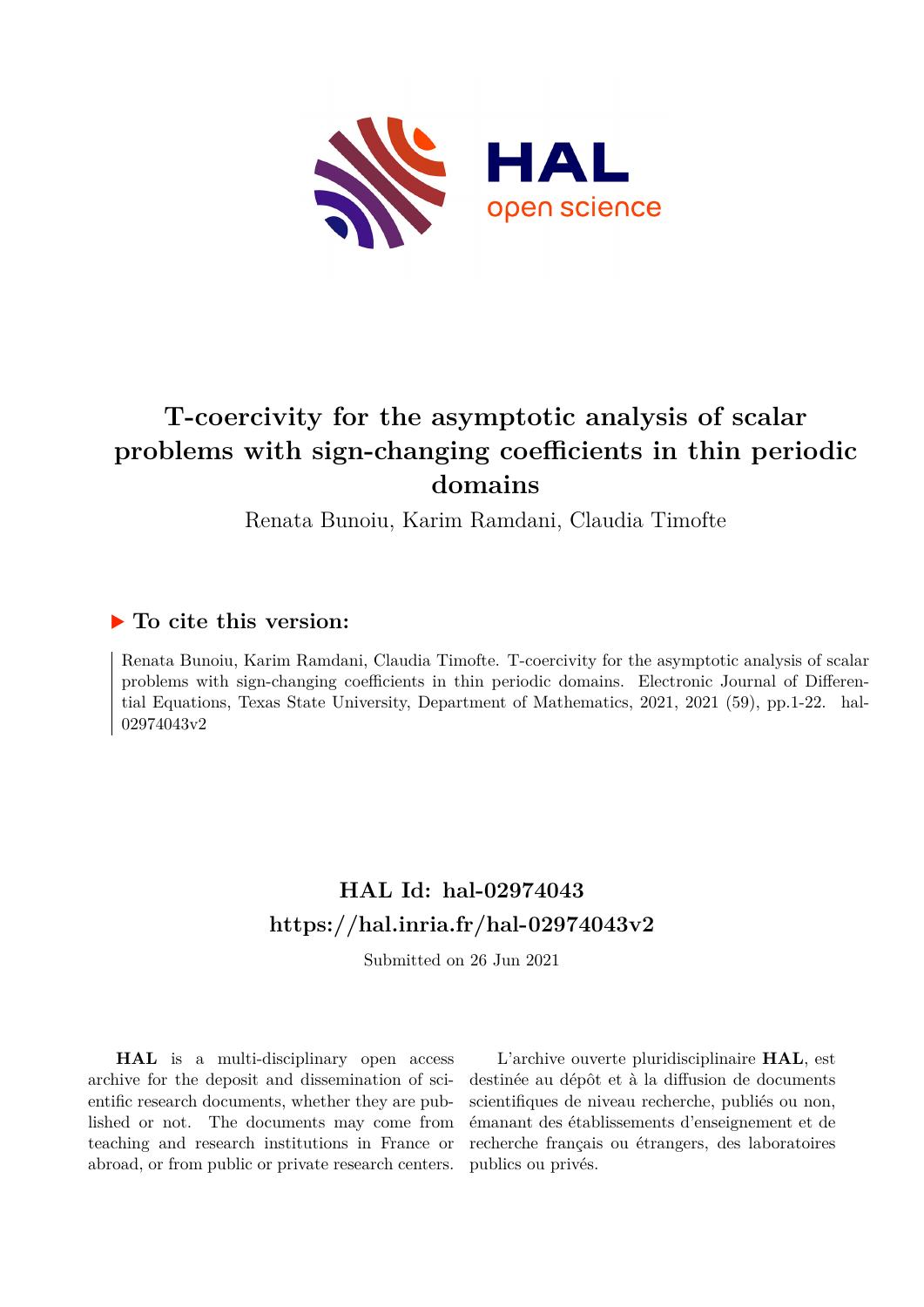Electronic Journal of Differential Equations, Vol. 2021 (2021), No. 59, pp. 1–22. ISSN: 1072-6691. URL: http://ejde.math.txstate.edu or http://ejde.math.unt.edu

# T-COERCIVITY FOR THE ASYMPTOTIC ANALYSIS OF SCALAR PROBLEMS WITH SIGN-CHANGING COEFFICIENTS IN THIN PERIODIC DOMAINS

RENATA BUNOIU, KARIM RAMDANI, CLAUDIA TIMOFTE

Abstract. We study a scalar problem in thin periodic composite media formed by two materials, a classical one and a metamaterial (also known as negative material). By applying T-coercivity methods and homogenization techniques specific to the thin periodic domains under consideration, for two geometric settings, we derive the homogenized limit problems, which both exhibit dimension-reduction effects.

### 1. INTRODUCTION

Metamaterials (also known as negative or left-handed materials) are artificial composite materials exhibiting negative dielectric permittivity and magnetic permeability for some frequencies, and hence behaving as negative refractive index materials (see the review papers by Shamonina and Solymar [50] and Smith, Pendry and Wiltshire [51]). This property leads to new super lens effects and explains the growing interest for them in the last decade. From a mathematical point a view, Bouchitté et al. proposed a rigorous derivation and a mathematical justification of negative materials in electromagnetics using homogenization techniques [12, 13, 14] and similar results have been established by  $\acute{A}$ vila et al. [5] in phononics. The well-posedness of scalar problems involving both classical dielectric materials and metamaterials (and, hence, leading to differential operators with sign-changing coefficients) has been studied by Bonnet-Ben Dhia et al. [8, 10], Chesnel and Ciarlet Jr. [24], Chung and Ciarlet Jr. [25], Nicaise and Venel [47], Nguyen [44, 45]. The case of Maxwell's system with sign changing coefficients has also been investigated by Bonnet-Ben Dhia, Chesnel and Ciarlet Jr. [7], Fernandes and Raffetto [30], Oliveri and Raffetto [48] and Nguyen and Sil [46]. More recently, homogenization for composite materials involving both positive and negative materials has been considered in [11, 16, 17].

Our goal in this article is to study a scalar problem in specific periodic thin domains, namely composite materials formed by two constituents, a classical one and a metamaterial, occupying a thin three-dimensional region denoted  $\Omega^{\varepsilon}$ . The results are valid in  $\mathbb{R}^d$  ( $d \geqslant 2$ ), but the three-dimensional case is physically more relevant, if we think, for instance, to the practical applications mentioned below.

<sup>2010</sup> Mathematics Subject Classification. 35B27, 78M40, 35Q60, 35J20.

Key words and phrases. Sign-changing coefficients; T-coercivity; thin domains; asymptotic analysis.

c 2021. This work is licensed under a CC BY 4.0 license.

Submitted October 29, 2020. Published June 26, 2021.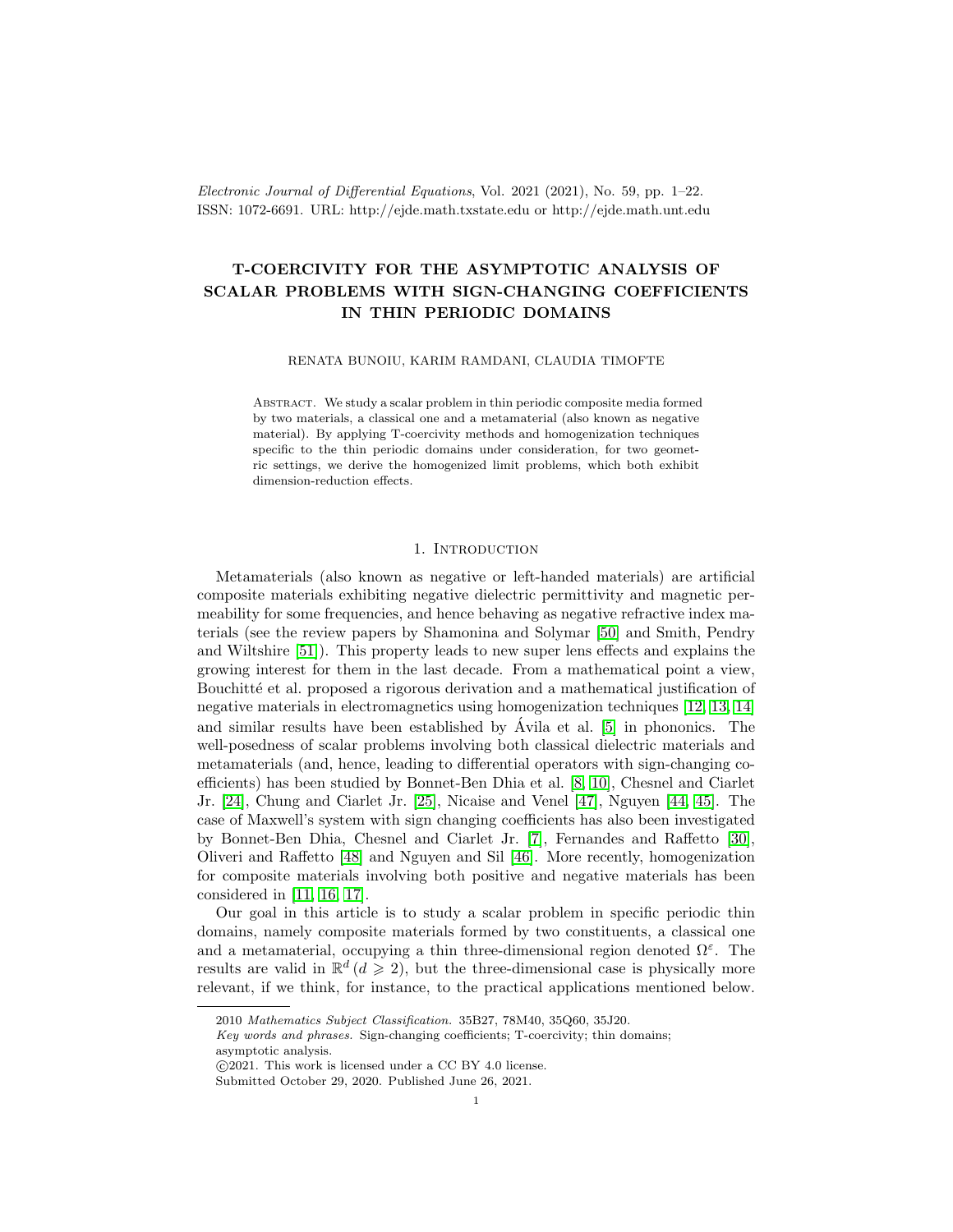The domain  $\Omega^{\varepsilon}$  is divided in two open subdomains, denoted by  $\Omega_1^{\varepsilon}$  and  $\Omega_2^{\varepsilon}$ . The subdomain  $\Omega_2^{\varepsilon}$ , assumed to be disconnected, is formed by  $\varepsilon$ -periodically distributed inclusions which do not touch the boundary of  $\Omega^{\varepsilon}$ . We shall consider two distinct geometrical settings, which both correspond to important physical applications, like demultiplexer devices and antennas [49]. In the first geometrical setting (see Figure 1), the inclusions are  $\varepsilon$ -periodically distributed in an horizontal layer of height  $\varepsilon$ , while in the second one (see Figure 2), the inclusions are  $\varepsilon$ -periodically distributed at the interior of a thin vertical rod with thickness of order  $\varepsilon$ .

For both of these geometries, we analyze the well-posedness of the corresponding microscopic problems (see (2.4) and (5.2)) and the asymptotic behavior of their solutions as the small parameter  $\varepsilon$  tends to zero. The main difference with respect to the classical scalar case is the presence of two materials with conductivities of different sign. Consequently, classical methods based on ellipticity arguments to prove well-posedness and obtain energy estimates do not apply for the problems under study. To cope with this difficulty, we apply T-coercivity technics (see Definition 3.1; we refer the reader to the papers of Bonnet-Ben Dhia et al. [8, 9] for more details), which have been already successfully used in the context of homogenization by two of the authors in [17, 16]. The first difference from these last two references is the degenerate geometry considered in this work. The second difference concerns the construction of the T-coercive operators. More precisely, like in [17], the T-coercive operators involved here are constructed using suitably chosen extension operators from one subdomain (the one occupied by the positive or negative material) into the other. Defining the contrast  $\kappa$  between the two materials as in (2.3), we need to distinguish, throughout the whole paper, between the cases of large contrasts and small contrasts, each one involving a particular extension operator (and correspondingly a particular T-coercive operator). We propose in this paper a similar and quite direct proof for both cases, whereas [17] was limited to the case of large contrasts, while the proof proposed in [16] was more involved and indirect. The use of alternative approaches to study homogenization of these problems with sign-changing coefficients, like the analysis of the spectrum of the Neumann-Poincar´e operator developed in Bonnetier et al. [11], is also probably possible.

Once the well-posedness proved, by using the two-scale convergence method (see Nguetseng [43] and Allaire [1]) adapted to thin periodic domains (see, for instance, Gahn and Neuss-Radu [32] and Jerez-Hanckes et al. [39]), we derive for both geometries depicted in Figures 1 and 2 the associated homogenized problems (see Theorem 4.3 and Theorem 5.3). Let us emphasize that they both exhibit dimension reduction effects,  $3D \rightarrow 2D$  and  $3D \rightarrow 1D$ , respectively. Nevertheless, the values of the homogenized coefficients keep track of the lost variables, at a local scale, through the cell problems (see Remarks 4.4 and 5.4).

For mathematical studies of diffusion problems in thin periodic media, we refer, for instance, to [6, 18, 19, 28, 29, 31, 32, 33, 34, 38, 39, 40, 42] and the references therein. For elasticity problems in related thin periodic domains, we refer to [20, 21, 22, 27, 36, 37]. For flow problems in thin porous media, we refer, for example, to [2, 3, 4, 15, 35].

This article is organized as follows: in Section 2, we introduce the microscopic problem (2.4) stated in the thin periodic layer and we fix the notation. In Section 3, we prove the well-posedness of problem (2.4), using appropriate extension operators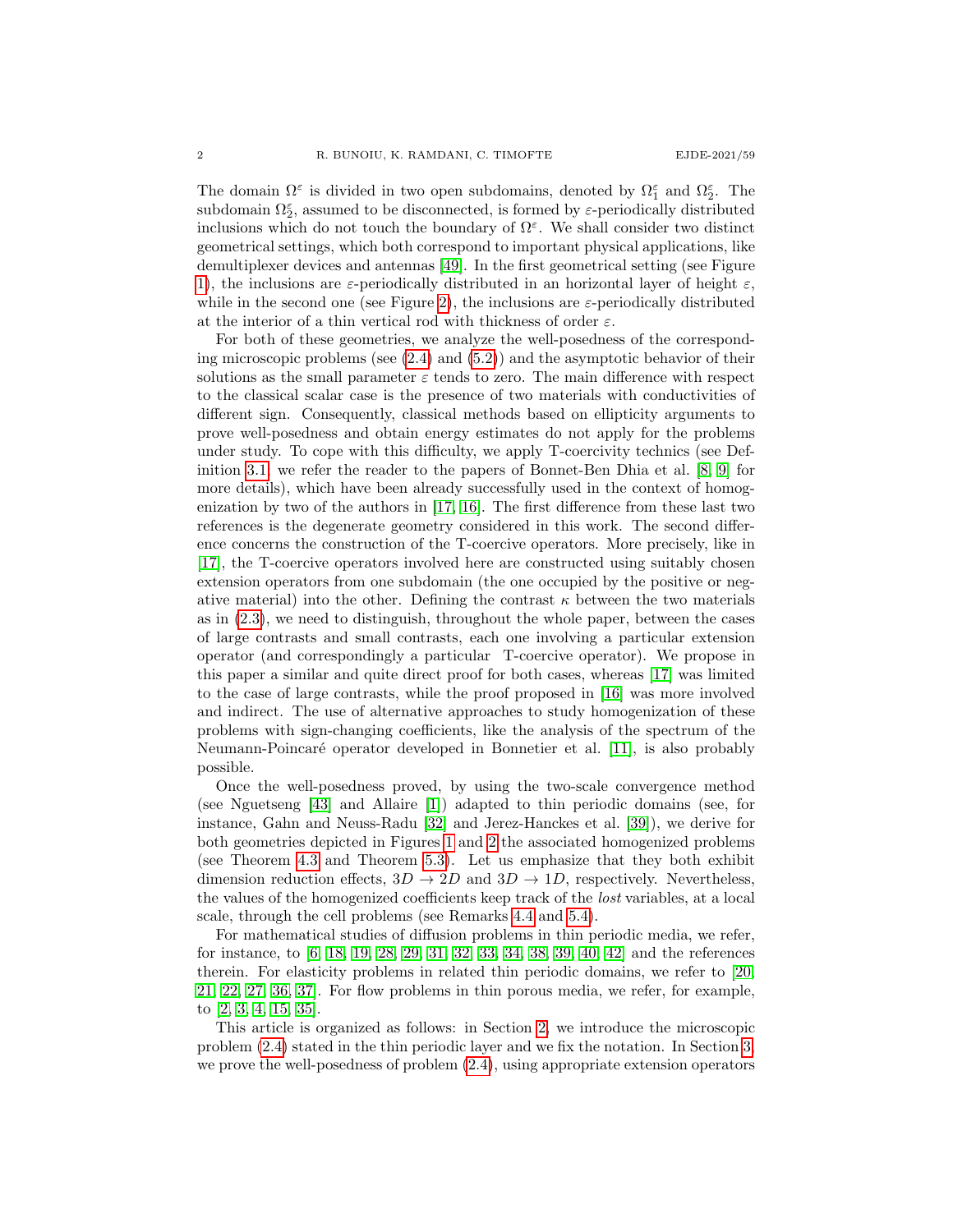and the T-coercivity technics. The homogenization result for the case of a thin periodic layer is stated and proved in Section 4. Finally, in Section 5, we address the case of a three-dimensional thin periodic rod.

2. Setting of the problem in the case of a thin periodic layer



FIGURE 1. Example of a thin periodic layer and the corresponding reference cell Y.

We start by describing more precisely the geometry of the domain  $\Omega^{\varepsilon}$ , which represents a two-phase thin periodic composite medium (see Figure 1). Let  $\omega$  be a smooth and bounded domain in  $\mathbb{R}^2$ . We denote the independent variable  $x \in \mathbb{R}^3$ by  $x = (x_1, x_2, x_3) = (\bar{x}, x_3)$  and we define

$$
\Omega^{\varepsilon} = \omega \times (0, \varepsilon) = \{ x = (\bar{x}, x_3) \in \mathbb{R}^3 : \bar{x} \in \omega, 0 < x_3 < \varepsilon \}. \tag{2.1}
$$

Here,  $\varepsilon \in (0,1)$  is a sequence of strictly positive numbers such that  $\frac{1}{\varepsilon} \in \mathbb{N}^*$ . This small parameter is related to the characteristic dimension of our domain. Thus,  $\Omega^{\varepsilon}$  is a thin heterogeneous layer, its thickness, the periodicity of its heterogeneities and their size being of order  $\varepsilon$ . More precisely, the microscopic structure of  $\Omega^{\varepsilon}$ consists of an exact number of replicated unit cells  $Y = (0, 1)^3$ , rescaled with  $\varepsilon$ . The reference cell is given by  $Y = Y_1 \cup \overline{Y}_2$ , where  $Y_1$  and  $Y_2$  are two non-empty disjoint connected open subsets of Y such that  $\overline{Y}_2 \subset Y$ . We assume that the boundary  $\partial Y_2$  is Lipschitz continuous. For each  $\mathbf{k} \in \mathbb{Z}^3$ , we define the shifted cells  $Y_1^{\mathbf{k}} = \mathbf{k} + Y_1$  and  $Y_2^{\mathbf{k}} = \mathbf{k} + Y_2$ . We also define, for each  $\varepsilon$ , the set of indexes  $\mathbb{Z}_{\varepsilon} = \left\{ \mathbf{k} \in \mathbb{Z}^3 : \varepsilon \overline{Y}_2^{\mathbf{k}} \subset \Omega^{\varepsilon} \right\}$ . Finally, we set  $\Omega^{\varepsilon}_2 = \cup_{\mathbf{k} \in \mathbb{Z}_{\varepsilon}} (\varepsilon Y_2^{\mathbf{k}})$  and  $\Omega^{\varepsilon}_1 = \Omega \setminus \overline{\Omega}^{\varepsilon}_2$  $\frac{z}{2}$ . We denote by  $n^{\varepsilon}$  the unit outward normal to  $\Omega_{2}^{\varepsilon}$ . The boundary of the domain  $\Omega^{\varepsilon}$  is split into three parts: the lateral boundary  $\Sigma^{\varepsilon,D} = \{x \in \mathbb{R}^3 : \bar{x} \in \partial \omega, 0 < x_3 < \varepsilon\},\$ the top boundary  $\Sigma^{ \varepsilon, N }_{+} = \{ x \in \mathbb{R}^3 : \bar{x} \in \omega, x_3 = \varepsilon \}$  and the bottom boundary  $\Sigma^{\varepsilon, N}_{-} = \{x \in \mathbb{R}^3 : \bar{x} \in \omega, x_3 = 0\}.$ 

Given two real constants  $a_1$  and  $a_2$  such that  $a_1 a_2 < 0$ , let  $a \in L^{\infty}(\mathbb{R}^3)$  denote the 1-periodic function in the variables  $y_1$  and  $y_2$  defined by

$$
a(y) = a_1 \mathbf{1}_{Y_1}(y) + a_2 \mathbf{1}_{Y_2}(y).
$$

For simplicity and without loss of generality, we assume that

$$
a_1 > 0, \quad a_2 < 0,\tag{2.2}
$$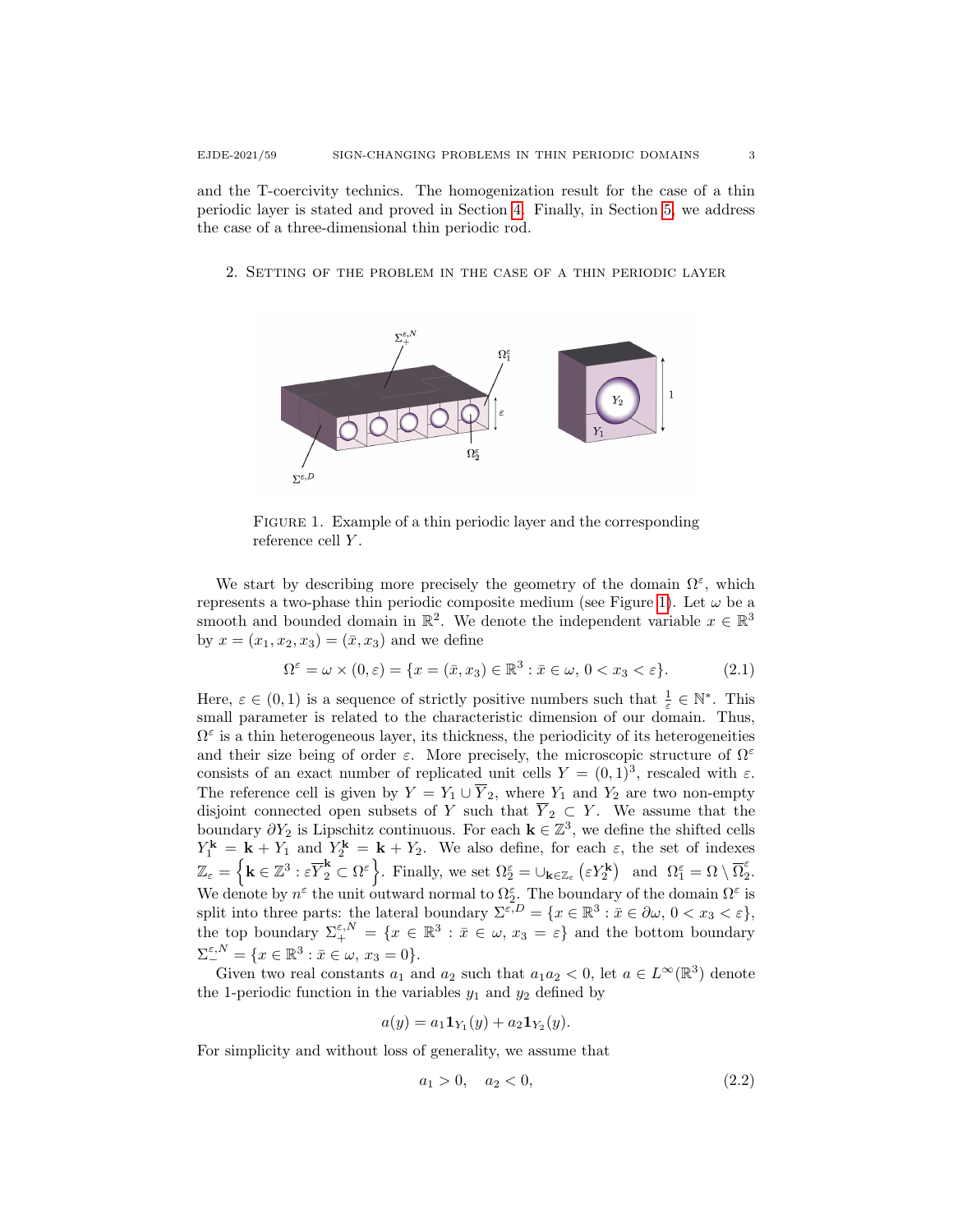and we define the contrast  $\kappa$  as the positive number

$$
\kappa = \left| \frac{a_1}{a_2} \right| = \frac{a_1}{|a_2|}.\tag{2.3}
$$

Setting

$$
a^{\varepsilon}(x) = a\Big(\frac{x}{{\varepsilon}}\Big), \quad \forall x \in \Omega^{\varepsilon},
$$

our goal is to analyze the asymptotic behavior, as  $\varepsilon \to 0$ , of the solution  $u^{\varepsilon}$  of the problem

$$
-\operatorname{div}(a^{\varepsilon} \nabla u^{\varepsilon}) = f \quad \text{in } \Omega^{\varepsilon},
$$

$$
u^{\varepsilon} = 0 \quad \text{on } \Sigma^{\varepsilon, D},
$$

$$
\frac{\partial u^{\varepsilon}}{\partial \nu_{\pm}^{\varepsilon}} = 0 \quad \text{on } \Sigma^{\varepsilon, N}_{\pm},
$$

$$
(2.4)
$$

where the function  $f \in L^2(\omega)$  is given and  $\nu_{\pm}^{\varepsilon}$  is the unit outward normal to  $\Sigma_{\pm}^{\varepsilon,N}$ . Let us emphasize that this particular choice of the function  $f$  is classical in the framework of asymptotic analysis in thin domains. Nevertheless, more general right-hand sides can be considered, see, for instance, [41, Section 2].

It is worth noticing that the above scalar problem is nothing but the problem obtained from the homogenization problem

$$
\label{eq:2.1} \begin{split} -\operatorname{div}(\mathbf{a}^\varepsilon \nabla u^\varepsilon) &= f \quad \text{in } \Omega^\varepsilon, \\ u^\varepsilon &= 0 \quad \text{on } \Sigma^{\varepsilon, D}, \\ \mathbf{a}^\varepsilon \nabla u^\varepsilon \cdot \nu_\pm^\varepsilon &= 0 \quad \text{on } \Sigma_\pm^{\varepsilon, N}, \end{split}
$$

in the special case where the 3x3 matrix  $\mathbf{a} = (a_{ij})_{1 \leq i,j \leq 3}$  is given by

$$
\mathbf{a}^{\varepsilon}(x) = \mathbf{a}\left(\frac{x}{\varepsilon}\right), \quad \mathbf{a}(y) = a(y)I_3. \tag{2.5}
$$

To write the variational formulation of problem (2.4), for every positive  $\varepsilon < 1$ , we introduce the Hilbert space

$$
V^{\varepsilon} = \left\{ v \in H^{1}(\Omega^{\varepsilon}) : v = 0 \quad \text{on } \Sigma^{\varepsilon, D} \right\},\tag{2.6}
$$

endowed with the norm  $||v||_{V^{\varepsilon}} = ||\nabla v||_{L^2(\Omega^{\varepsilon})}$ , for any  $v \in V^{\varepsilon}$ .

The variational formulation of problem (2.4) is as follows: find  $u^{\varepsilon} \in V^{\varepsilon}$  such that

$$
\mathcal{A}^{\varepsilon}(u^{\varepsilon}, v) = \ell^{\varepsilon}(v), \quad \forall v \in V^{\varepsilon}, \tag{2.7}
$$

where the bilinear form  $\mathcal{A}^{\varepsilon}: V^{\varepsilon} \times V^{\varepsilon} \to \mathbb{R}$  and the linear form  $\ell^{\varepsilon}: V^{\varepsilon} \to \mathbb{R}$  are given by

$$
\mathcal{A}^{\varepsilon}(u,v) = \int_{\Omega^{\varepsilon}} a^{\varepsilon} \nabla u \cdot \nabla v \,dx = a_1 \int_{\Omega_1^{\varepsilon}} \nabla u \cdot \nabla v \,dx + a_2 \int_{\Omega_{2D}^{\varepsilon}} \nabla u \cdot \nabla v \,dx,
$$

$$
\ell^{\varepsilon}(v) = \int_{\Omega^{\varepsilon}} fv \,dx.
$$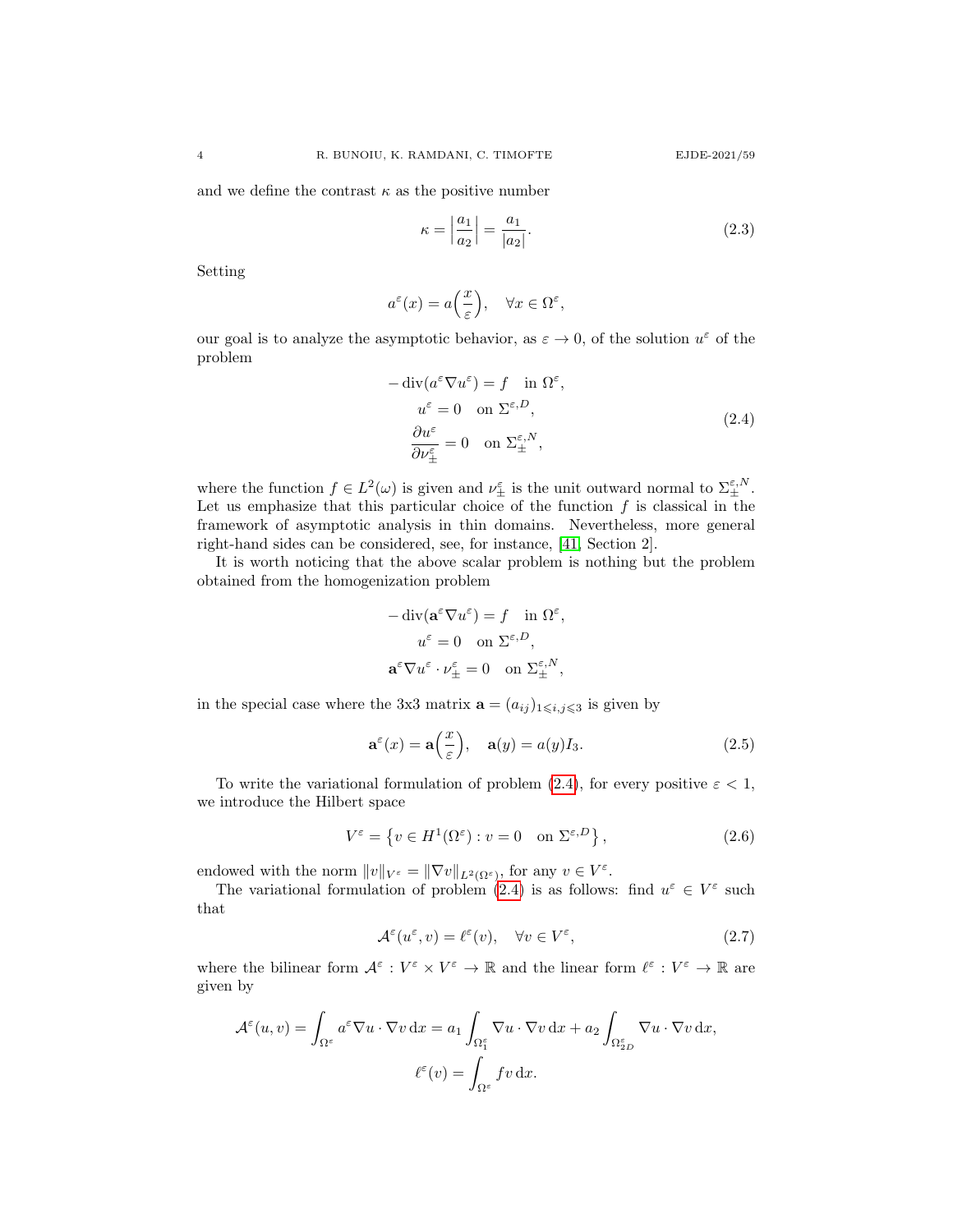# 3. Well-posedness of the microscopic problem in a thin periodic layer via T-coercivity technics

Since the bilinear form involved in the above weak formulation is not coercive, the well-posedness of (2.7) is far from being obvious. To overcome this difficulty, an issue is to make use of T-coercivity technics (see, for instance, [8, 9]). In the framework of homogenization, this method has already been successfully used for scalar problems set in a fixed domain with periodic geometry; see [17] for the case of a Dirichlet scalar problem (case of large contrasts only) and [16] for the one of Dirichlet and Neumann scalar problems and vector Maxwell's equations for extreme contrasts, large or small. It is worth mentioning reference [11], in which homogenization of scalar problems with sign-changing coefficients is achieved using another approach, namely the analysis of the spectrum of the Neumann-Poincaré operator.

3.1. Background on T-coercivity. We start by recalling the definition of Tcoercivity.

**Definition 3.1.** Let V be a Hilbert space endowed with the norm  $\|\cdot\|$  and let  $\mathbf{T} \in \mathcal{L}(V)$  be a bounded linear operators on V. A bilinear form  $a(\cdot, \cdot)$  defined on  $V \times V$  is called T-coercive if there exists  $\gamma > 0$  such that

$$
|a(u, \mathbf{T}u)| \geq \gamma ||u||^2, \quad \forall u \in V.
$$

The T-coercivity result used throughout the paper is detailed below (Theorem 3.2). Note that this result is stated in the special case of symmetric bilinear forms (only such bilinear forms are involved in this work) depending on a small parameter. In particular, it is slightly different from the result given in [17, Theorem 2.1]) which holds for arbitrary bilinear forms. The T-coercivity operators needed to prove well-posedness for the three problems with sign -changing coefficients involved in our study (namely the microscopic problem, the cell problems and the twoscale limit problem) are constructed using suitable extension operators (from the background medium into the inclusions or vice-versa). It is worth noticing that such extension operators are generally used in homogenization theory to obtain compactness results, while they are used here to obtain well-posedness and energy estimates for the solutions of our problems. We also emphasize that the construction of suitable extension operators from the inclusions into the exterior domain is more technical than the construction of extension operators from the outer domain into the inclusions. Indeed, this requires to adapt an idea used in [23] to obtain uniform energy estimates of gradient type for these operators (see  $(3.13)$ ) and  $(3.21)$ ).

**Theorem 3.2.** Let V be a Hilbert space equipped with the norm  $\|\cdot\|$  and let  $\mathcal{A}^{\varepsilon}(\cdot,\cdot)$ be a bilinear form on  $V$  satisfying the following conditions:

- (1)  $A^{\varepsilon}(\cdot,\cdot)$  is symmetric:  $A^{\varepsilon}(u,v) = A^{\varepsilon}(v,u)$ .
- (2)  $A^{\varepsilon}(\cdot,\cdot)$  is uniformly continuous: there exists  $M > 0$  such that

$$
|\mathcal{A}^{\varepsilon}(u,v)| \leq M||u|| ||v||, \quad \forall u, v \in V.
$$
\n(3.1)

(3) There exists a family  $(\mathbf{T}^{\varepsilon})_{\varepsilon>0}$  of uniformly bounded linear operators on V and  $\gamma > 0$  such that

$$
|\mathcal{A}^{\varepsilon}(u, \mathbf{T}^{\varepsilon}u)| \geq \gamma ||u||^2, \quad \forall u \in V. \tag{3.2}
$$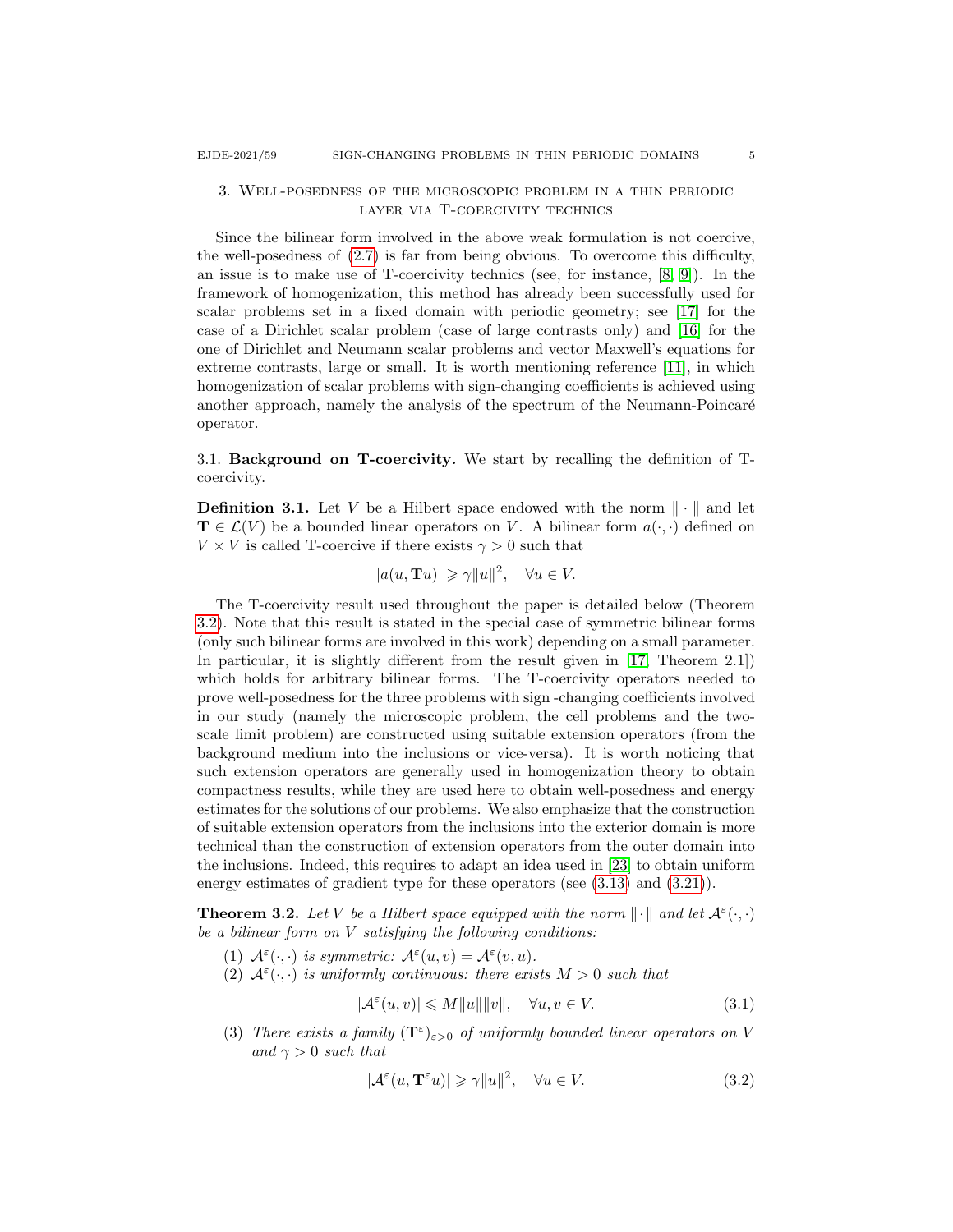Then, given a family  $(\ell^{\varepsilon})_{\varepsilon>0}$  in V', the space of linear forms on V, the variational problem:

Find 
$$
u^{\varepsilon} \in V
$$
 such that  $\mathcal{A}^{\varepsilon}(u^{\varepsilon}, v) = \ell^{\varepsilon}(v)$  for all  $v \in V$  (3.3)

admits a unique solution  $u^{\varepsilon} \in V$  for all  $\varepsilon > 0$  and there exists  $C > 0$  independent of  $\varepsilon$  such that

$$
||u^{\varepsilon}|| \leqslant C||\ell^{\varepsilon}||_{V'}.\tag{3.4}
$$

*Proof.* First of all, we prove that  $(\mathbf{T}^{\varepsilon})_{\varepsilon>0}$  is a family of uniformly boundedly invertible operators, *i.e.* that  $\mathbf{T}^{\varepsilon} \in \mathcal{L}(V)$  is an isomorphism and there exists a constant  $C > 0$  independent of  $\varepsilon$  such that  $\|(\mathbf{T}^{\varepsilon})^{-1}\| \leq C$ . Let us introduce the bounded operator  $\mathbf{A}^{\varepsilon} \in \mathcal{L}(V)$  associated to the bilinear form  $\mathcal{A}^{\varepsilon}(\cdot,\cdot),$ 

$$
(\mathbf{A}^{\varepsilon}u, v) = \mathcal{A}^{\varepsilon}(u, v), \quad \forall u, v \in V.
$$

Equation (3.1) implies that

$$
\|\mathbf{A}^\varepsilon u\|=\sup_{v\neq 0}\frac{(\mathbf{A}^\varepsilon u,v)}{\|v\|}=\sup_{v\neq 0}\frac{\mathcal{A}^\varepsilon(u,v)}{\|v\|}\leqslant M\|u\|.
$$

Consequently,  $(\mathbf{A}^{\varepsilon})_{\varepsilon>0}$  is a family of uniformly bounded operators (with  $\|\mathbf{A}^{\varepsilon}\| \leq$ M). Since

$$
\|(\mathbf{T}^\varepsilon)^* \mathbf{A}^\varepsilon\| \leqslant \|(\mathbf{T}^\varepsilon)^*\| \|\mathbf{A}^\varepsilon\| = \|\mathbf{T}^\varepsilon\| \|\mathbf{A}^\varepsilon\|,
$$

the family  $((\mathbf{T}^{\varepsilon})^*\mathbf{A}^{\varepsilon})_{\varepsilon>0}$  is also uniformly bounded (recall that  $(\mathbf{T}^{\varepsilon})_{\varepsilon>0}$  is uniformly bounded by assumption). Moreover, thanks to (3.2), the Lax-Milgram theorem implies that  $(\mathbf{T}^{\varepsilon})^* \mathbf{A}^{\varepsilon}$  is an isomorphism, and the estimates

$$
\gamma ||u||^2 \leqslant |\mathcal{A}^{\varepsilon}(u, \mathbf{T}^{\varepsilon} u)| = |(\mathbf{A}^{\varepsilon} u, \mathbf{T}^{\varepsilon} u)| = |((\mathbf{T}^{\varepsilon})^* \mathbf{A}^{\varepsilon} u, u)| \leqslant ||(\mathbf{T}^{\varepsilon})^* \mathbf{A}^{\varepsilon} u|| ||u||,
$$

show that  $\|((\mathbf{T}^{\varepsilon})^*\mathbf{A}^{\varepsilon})^{-1}\| \leq 1/\gamma$ . The family  $((\mathbf{T}^{\varepsilon})^*\mathbf{A}^{\varepsilon})_{\varepsilon>0}$  is thus uniformly boundedly invertible. As a consequence,  $A^{\varepsilon}$  is injective and has closed range. On the other hand, since  $\mathcal{A}^{\varepsilon}(\cdot,\cdot)$  is symmetric, (3.2) shows that  $\mathbf{A}^{\varepsilon} \mathbf{T}^{\varepsilon}$  is uniformly boundedly invertible, as well. Hence,  $A^{\varepsilon}$  is onto. Consequently,  $A^{\varepsilon}$  and  $T^{\varepsilon}$  define two isomorphisms on  $V$  and are uniformly boundedly invertible, as can it be seen from the identities  $(\mathbf{A}^{\varepsilon})^{-1} = \mathbf{T}^{\varepsilon} (\mathbf{A}^{\varepsilon} \mathbf{T}^{\varepsilon})^{-1}$  and  $(\mathbf{T}^{\varepsilon})^{-1} = (\mathbf{A}^{\varepsilon} \mathbf{T}^{\varepsilon})^{-1} \mathbf{A}^{\varepsilon}$ .

Let us prove now that the variational problem (3.3) is well-posed. Since  $T^{\varepsilon}$  is invertible, (3.3) is equivalent to the variational problem

Find 
$$
u^{\varepsilon} \in V
$$
 such that  $\mathcal{A}^{\varepsilon}(u^{\varepsilon}, \mathbf{T}^{\varepsilon}v) = \ell^{\varepsilon}(\mathbf{T}^{\varepsilon}v)$  for all  $v \in V$ . (3.5)

By assumption, the bilinear form  $\tilde{\mathcal{A}}^{\varepsilon}(\cdot,\cdot) := \mathcal{A}^{\varepsilon}(\cdot,\mathbf{T}^{\varepsilon}\cdot)$  satisfies

$$
\widetilde{\mathcal{A}}^{\varepsilon}(u, u)| \geqslant \gamma ||u||^2, \qquad \forall u \in V.
$$

Applying the Lax-Milgram theorem to the coercive bilinear form  $\tilde{\mathcal{A}}^{\varepsilon}(\cdot,\cdot)$  and the linear form  $\tilde{\ell}^{\varepsilon}(\cdot) := \ell^{\varepsilon}(\mathbf{T}^{\varepsilon})$ , we obtain the existence of a unique solution  $u^{\varepsilon} \in V$  for (3.5). Moreover, since  $(\mathbf{T}^{\varepsilon})_{\varepsilon>0}$  is uniformly bounded, the estimate (3.4) holds.  $\square$ 

The result above is used in the next two sections to establish the well-posedness of a scalar problem set in the reference cell (namely the cell problem (4.10) involved in the definition of the homogenized matrix) and of problem (2.4) (or equivalently (2.7)) for extreme contrasts.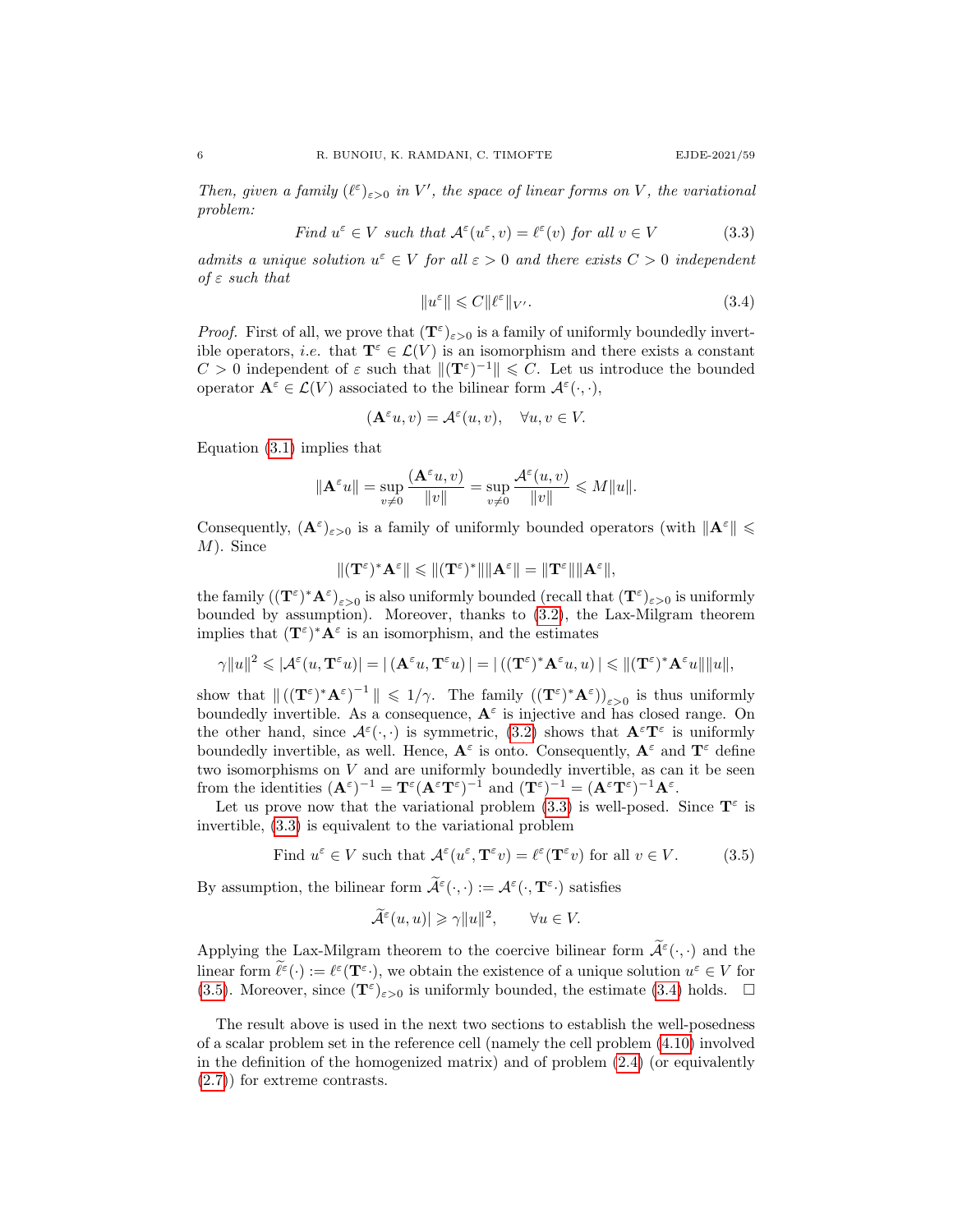3.2. Well-posedness in the reference cell. Let  $H^1_{\overline{per}}(Y)$  denote the subset of  $H<sup>1</sup>(Y)$  constituted of functions being 1-periodic with respect to the variables  $y<sub>1</sub>$ and  $y_2$ :

$$
H^1_{\overline{\text{per}}}(Y) = \{ v \in H^1(Y) \mid v \text{ is 1-periodic in } y_1 \text{ and } y_2 \}.
$$

Setting

$$
\mathcal{M}(u) = \frac{1}{|Y|} \int_Y u \, dy = \int_Y u \, dy,
$$

let  $W_{\overline{\text{per}}}(Y)$  be the Hilbert space

$$
W_{\overline{\text{per}}}(Y) = \{ u \in H_{\overline{\text{per}}}^1(Y) : \mathcal{M}(u) = 0 \},
$$
\n(3.6)

endowed with the norm  $||u||_{W_{\overline{\text{per}}}(Y)} := ||\nabla u||_{L^2(Y)}$ .

Given  $f \in L^2(Y)$ , we investigate in this section the well-posedness of the following cell-problem.

Find 
$$
u \in W_{\overline{\text{per}}}(Y)
$$
 such that  $-\text{div}(a\nabla u) = f$ , in Y,  $(3.7)$ 

whose variational formulation reads

Find 
$$
u \in W_{\overline{\text{per}}}(Y)
$$
 such that  $\mathcal{A}(u, v) = \int_Y fv \, dy$  for all  $v \in W_{\overline{\text{per}}}(Y)$ , (3.8)

where  $A(\cdot, \cdot)$  denotes the symmetric bilinear form defined on  $H^1(Y)$  by

$$
\mathcal{A}(u,v) = \int_{Y} a(y) \nabla u \cdot \nabla v \, dy = a_1 \int_{Y_1} \nabla u \cdot \nabla v \, dy + a_2 \int_{Y_2} \nabla u \cdot \nabla v \, dy, \qquad (3.9)
$$

for all  $u, v \in H^1(Y)$ .

In the sequel, we denote the restrictions to  $Y_1$  and  $Y_2$  of a given function  $u \in$  $H^1(Y)$  by  $u_1 := u_{|Y_1}$  and  $u_2 := u_{|Y_2}$ .

To prove the well-posedness of  $(3.7)$  (or, equivalently,  $(3.8)$ ), we need to distinguish between the case of large contrasts (the positive number  $\kappa$  defined by (2.3) is large enough) and the one of small contrasts ( $\kappa$  is small enough), as each one is treated using a specific T-coercivity operator.

Large contrasts. Let **P** denote the harmonic extension operator from  $Y_1$  to  $Y_2$ . In other words, given  $u \in H^1(Y_1)$ ,  $\mathbf{P}u \in H^1(Y)$  is defined by setting  $\mathbf{P}u = u$  in  $Y_1$ , while in  $Y_2, \mathbf{P}u \in H^1(Y_2)$  is the unique solution of the Dirichlet boundary value problem

$$
-\Delta(\mathbf{P}u) = 0 \text{ in } Y_2,
$$
  

$$
\mathbf{P}u = u \text{ on } \partial Y_2.
$$

Clearly, there exists  $\kappa_Y > 0$  such that

$$
\|\nabla(\mathbf{P}u)\|_{L^2(Y)}^2 \le \kappa_Y \|\nabla u\|_{L^2(Y_1)}^2, \quad \forall u \in H^1(Y_1). \tag{3.10}
$$

**Proposition 3.3.** For  $u \in H^1(Y)$ , let

$$
\mathbf{T}_{Y}u := \widetilde{\mathbf{T}}_{Y}u - \mathcal{M}(\widetilde{\mathbf{T}}_{Y}u), \qquad (3.11)
$$

with

$$
\widetilde{\mathbf{T}}_Y u = \begin{cases} u_1 & \text{in } Y_1, \\ -u_2 + 2\mathbf{P} u_1 & \text{in } Y_2. \end{cases}
$$

Then, the following assertions hold:

(1)  $\mathbf{T}_Y \in \mathcal{L}(W_{\overline{\text{per}}}(Y)).$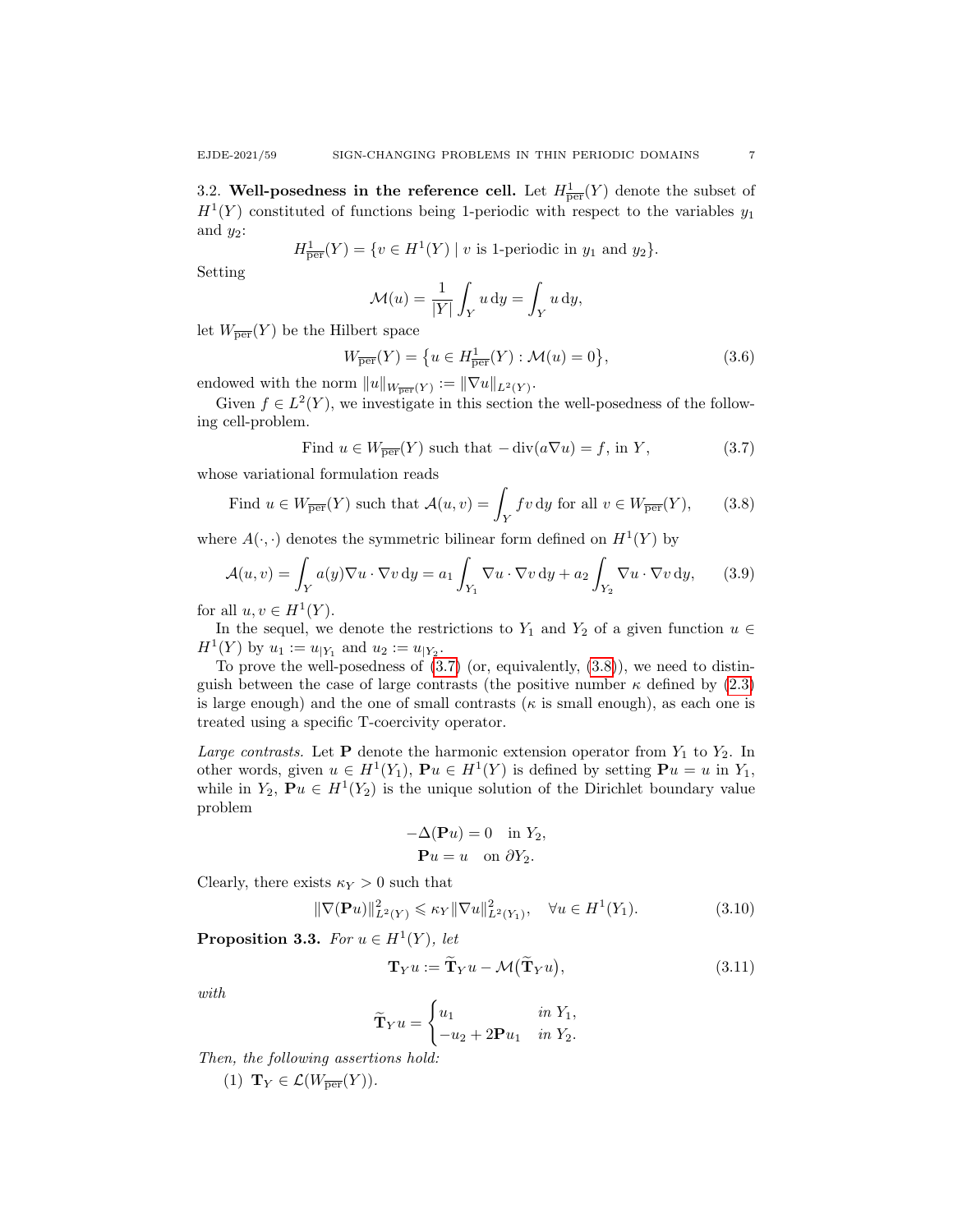- (2)  $\mathbf{T}_Y y = y \mathcal{M}(y)$ .
- (3) For  $\kappa > \kappa_Y$ , where  $\kappa$  is defined in (2.3), there exists  $\gamma > 0$  such that for all  $u \in W_{\overline{\text{per}}}(Y)$ :

$$
\mathcal{A}(u, \mathbf{T}_Y u) = \int_Y a(y) \nabla u(y) \cdot \nabla (\mathbf{T}_Y u)(y) dy \ge \gamma ||\nabla u||^2_{L^2(Y)}.
$$
 (3.12)

*Proof.* 1. For every  $u \in W_{\overline{per}}(Y)$ ,  $T_Y u$  clearly defines a function of  $H^1(Y)$  (since it is continuous across the interface  $\partial Y_2$ ) satisfying  $\mathcal{M}(\mathbf{T}_Y u) = 0$ . Moreover, we have  $\mathbf{T}_Y u = u - \mathcal{M}(\mathbf{T}_Y u)$  on the boundary  $\partial Y$ , and hence  $\mathbf{T}_Y u$  is 1-periodic in  $y_1$  and  $y_2$ . Consequently,  $\mathbf{T}_Y u \in W_{\overline{\text{per}}}(Y)$  for every  $u \in W_{\overline{\text{per}}}(Y)$ . The continuity of the map  $T_Y$  is straightforward.

2. Since affine functions are harmonic, they are invariant by **P** and hence  $\widetilde{\mathbf{T}}_Y y =$ y.

3. For all  $u \in W_{\overline{per}}(Y)$  and for all  $\eta > 0$ , we have by Young's inequality

$$
\mathcal{A}(u, \mathbf{T}_{Y}u)
$$
\n
$$
= a_{1} \int_{Y_{1}} |\nabla u|^{2} dy + |a_{2}| \int_{Y_{2}} |\nabla u|^{2} dy + 2a_{2} \int_{Y_{2}} \nabla u \cdot \nabla(\mathbf{P}u) dy
$$
\n
$$
\geq a_{1} \|\nabla u\|_{L^{2}(Y_{1})}^{2} + |a_{2}| \|\nabla u\|_{L^{2}(Y_{2})}^{2} - |a_{2}|\eta \|\nabla u\|_{L^{2}(Y_{2})}^{2} - \frac{|a_{2}|}{\eta} \|\nabla(\mathbf{P}u)\|_{L^{2}(Y_{2})}^{2}.
$$

Consequently, using (3.10), we obtain that

$$
\mathcal{A}(u, \mathbf{T}_{Y}u) \geqslant |a_{2}| \big\{ \big( \kappa - \frac{\kappa_{Y}}{\eta} \big) \|\nabla u\|_{L^{2}(Y_{1})}^{2} + (1 - \eta) \|\nabla u\|_{L^{2}(Y_{2})}^{2} \big\}.
$$

Thus, if the contrast satisfies  $\kappa > \kappa_Y$ , we can choose  $\eta \in ]\kappa_Y/\kappa, 1[$  and get the existence of a constant  $\gamma > 0$  such that for all  $u \in W_{\overline{\text{per}}}(Y)$ ,

$$
\mathcal{A}(u, \mathbf{T}_Y u) \ge \gamma \|\nabla u\|_{L^2(Y)}^2 = \gamma \|u\|_{W_{\overline{\text{per}}}(Y)}^2.
$$

Remark 3.4. Let us emphasize that the results of the above proposition have been already obtained in [17, Theorem 2.5]. However, the authors omitted to subtract the average term (the validity of the result was not affected).

*Small contrasts.* We denote by  $H^1_{0,\Sigma}(Y)$  the space of functions in  $H^1(Y)$  which are zero on the lateral boundary  $\Sigma^D$  of the domain Y (the top and bottom boundaries are denoted  $\Sigma_{\pm}^{N}$ ). Let **Q** denote the harmonic extension operator from  $H^{1}(Y_2)$  onto  $H_{0,\Sigma}^1(Y)$ . In other words, given  $u \in H^1(Y_2)$ ,  $\mathbf{Q} u \in H_{0,\Sigma}^1(Y)$  is defined by setting  $\mathbf{Q}u = u$  in  $Y_2$ , while in  $Y_1$ ,  $\mathbf{Q}u$  is the unique solution of the boundary value problem

$$
-\Delta(\mathbf{Q}u) = 0 \text{ in } Y_1,
$$
  
\n
$$
\mathbf{Q}u = u \text{ on } \partial Y_2,
$$
  
\n
$$
\mathbf{Q}u = 0 \text{ on } \Sigma^D,
$$
  
\n
$$
\frac{\partial(\mathbf{Q}u)}{\partial\nu} = 0 \text{ on } \Sigma^N_{\pm}.
$$

Setting

$$
\mathcal{M}_2(u) = \frac{1}{|Y_2|} \int_{Y_2} u \, dy,
$$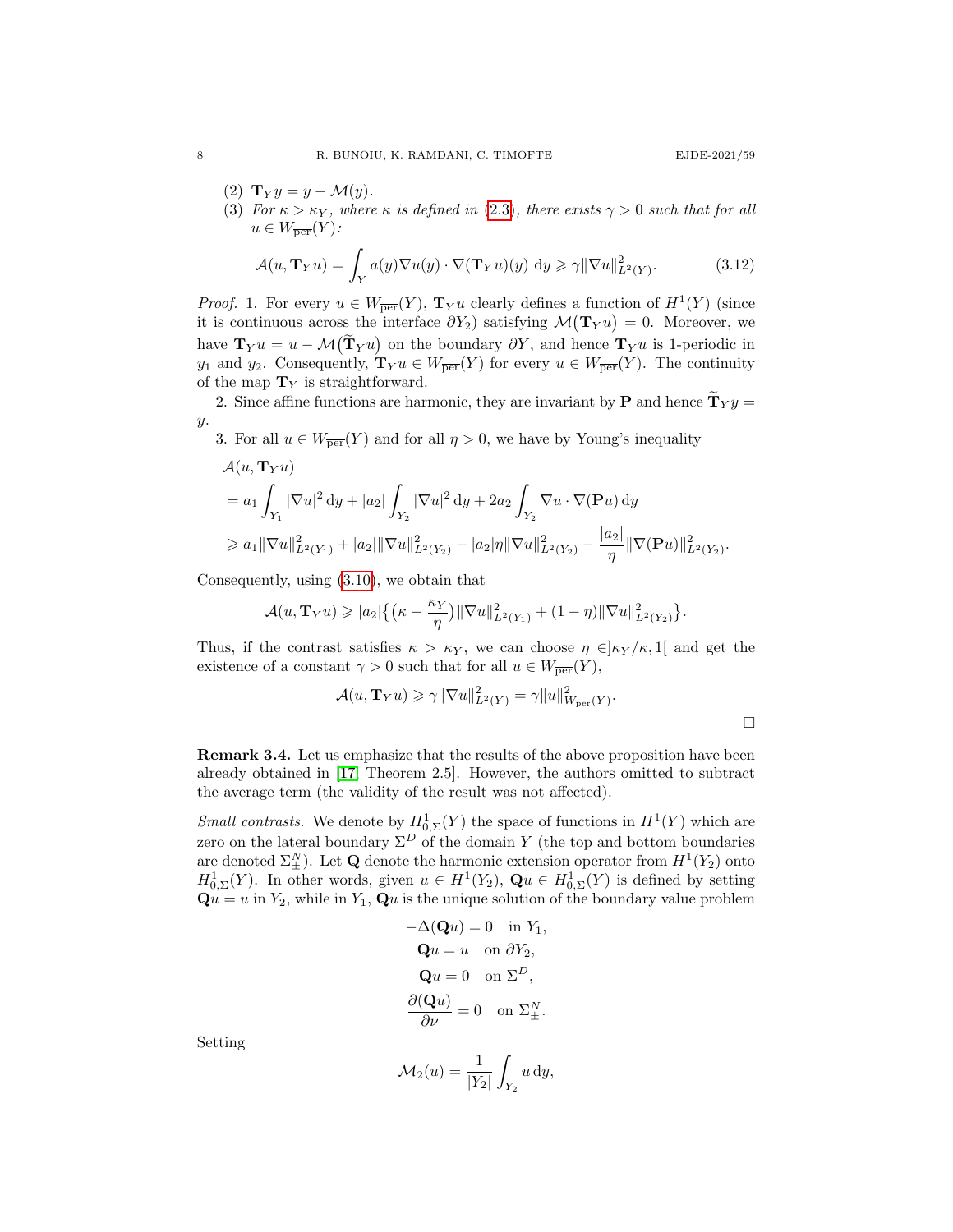$\Box$ 

let

$$
H_{\text{mean}}^1(Y_2) = \{ u \in H^1(Y_2) \mid \mathcal{M}_2(u) = 0 \}.
$$

It can be easily seen that there exists  $\kappa'_Y > 0$  such that

$$
\|\nabla(\mathbf{Q}u)\|_{L^2(Y)}^2 \le \kappa_Y' \|\nabla u\|_{L^2(Y_2)}^2, \quad \forall u \in H_{\text{mean}}^1(Y_2). \tag{3.13}
$$

**Proposition 3.5.** For  $u \in H^1(Y)$ , set

$$
\mathbf{T}_{Y}u := \widetilde{\mathbf{T}}_{Y}u - \mathcal{M}(\widetilde{\mathbf{T}}_{Y}u), \qquad (3.14)
$$

where

$$
\widetilde{\mathbf{T}}_Y u = \begin{cases} u_1 - 2\mathbf{Q}(u_2 - \mathcal{M}_2(u_2)) & \text{in } Y_1, \\ -u_2 + 2\mathcal{M}_2(u_2) & \text{in } Y_2. \end{cases}
$$
\n(3.15)

Then, the following assertions hold:

- (1)  $\mathbf{T}_Y \in \mathcal{L}(W_{\overline{\text{per}}}(Y)).$
- (2) For  $\kappa < 1/\kappa'_Y$ , where  $\kappa'_Y$  is defined in (3.13) there exists  $\gamma' > 0$  such that for all  $u \in W_{\overline{\text{per}}}(Y)$ :

$$
\mathcal{A}(u, \mathbf{T}_Y u) = \int_Y a(y) \nabla u(y) \cdot \nabla(\mathbf{T}_Y u)(y) \, \mathrm{d}y \geq \gamma' ||\nabla u||^2_{L^2(Y)}.
$$
 (3.16)

*Proof.* 1. For every  $u \in W_{\overline{per}}(Y)$ ,  $T_Y u$  clearly defines a function of  $H^1(Y)$  (since it is continuous across the interface  $\partial Y_2$ ) satisfying by construction  $\mathcal{M}(\mathbf{T}_Y u) = 0$ . Moreover, we have  $\mathbf{T}_Y u = u - \mathcal{M}(\mathbf{T}_Y u)$  on the boundary  $\partial Y$ , and hence  $\mathbf{T}_Y u$  is 1-periodic in  $y_1$  and  $y_2$ . Consequently,  $\mathbf{T}_Y u \in W_{\overline{\text{per}}}(Y)$  for every  $u \in W_{\overline{\text{per}}}(Y)$ . The continuity of the map  $T_Y$  is straightforward.

2. For all  $u \in W_{\overline{\text{per}}}(Y)$  and for all  $\eta > 0$ , we have by Young's inequality

$$
\begin{split}\n&\mathcal{A}(u, \mathbf{T}_{Y}u) \\
&= \mathcal{A}(u, \widetilde{\mathbf{T}}_{Y}u) \\
&= a_{1} \int_{Y_{1}} |\nabla u|^{2} \, \mathrm{d}y + |a_{2}| \int_{Y_{2}} |\nabla u|^{2} \, \mathrm{d}y - 2a_{1} \int_{Y_{2}} \nabla u \cdot \nabla (\mathbf{Q}(u_{2} - \mathcal{M}_{2}(u_{2}))) \, \mathrm{d}y \\
&\geq a_{1} \|\nabla u\|_{L^{2}(Y_{1})}^{2} + |a_{2}| \|\nabla u\|_{L^{2}(Y_{2})}^{2} - a_{1}\eta \|\nabla u\|_{L^{2}(Y_{1})}^{2} \\
&\quad - \frac{a_{1}}{\eta} \|\nabla (\mathbf{Q}(u_{2} - \mathcal{M}_{2}(u_{2})))\|_{L^{2}(Y_{1})}^{2}.\n\end{split}
$$

Consequently, using (3.13), we obtain that

$$
\mathcal{A}(u,\mathbf{T}_{Y}u) \geqslant a_{1} \|\nabla u\|_{L^{2}(Y_{1})}^{2} + |a_{2}|\|\nabla u\|_{L^{2}(Y_{2})}^{2} - a_{1}\eta \|\nabla u\|_{L^{2}(Y_{1})}^{2} - \frac{a_{1}\kappa'_{Y}}{\eta} \|\nabla u\|_{L^{2}(Y_{2})}^{2},
$$

that is,

$$
\mathcal{A}(u,\mathbf{T}_Y u) \geqslant a_1 \Big\{ (1-\eta) \|\nabla u\|_{L^2(Y_1)}^2 + \Big(\frac{1}{\kappa} - \frac{\kappa'_Y}{\eta}\Big) \|\nabla u\|_{L^2(Y_1)}^2 \Big\}.
$$

Thus, if the contrast satisfies  $\kappa < 1/\kappa'_Y$ , we can choose  $\eta \in ]\kappa \kappa'_Y, 1[$  and get the existence of a constant  $\gamma' > 0$  such that for all  $u \in W_{\overline{per}}(Y)$ :

$$
\mathcal{A}(u,\mathbf{T}_Y u)\geqslant \gamma\|\nabla u\|^2_{L^2(Y)}=\gamma'\|u\|^2_{W_{\overline{\text{per}}}(Y)}.
$$

We can now state a well-posedness result for the cell problem (3.7) for extreme contrasts.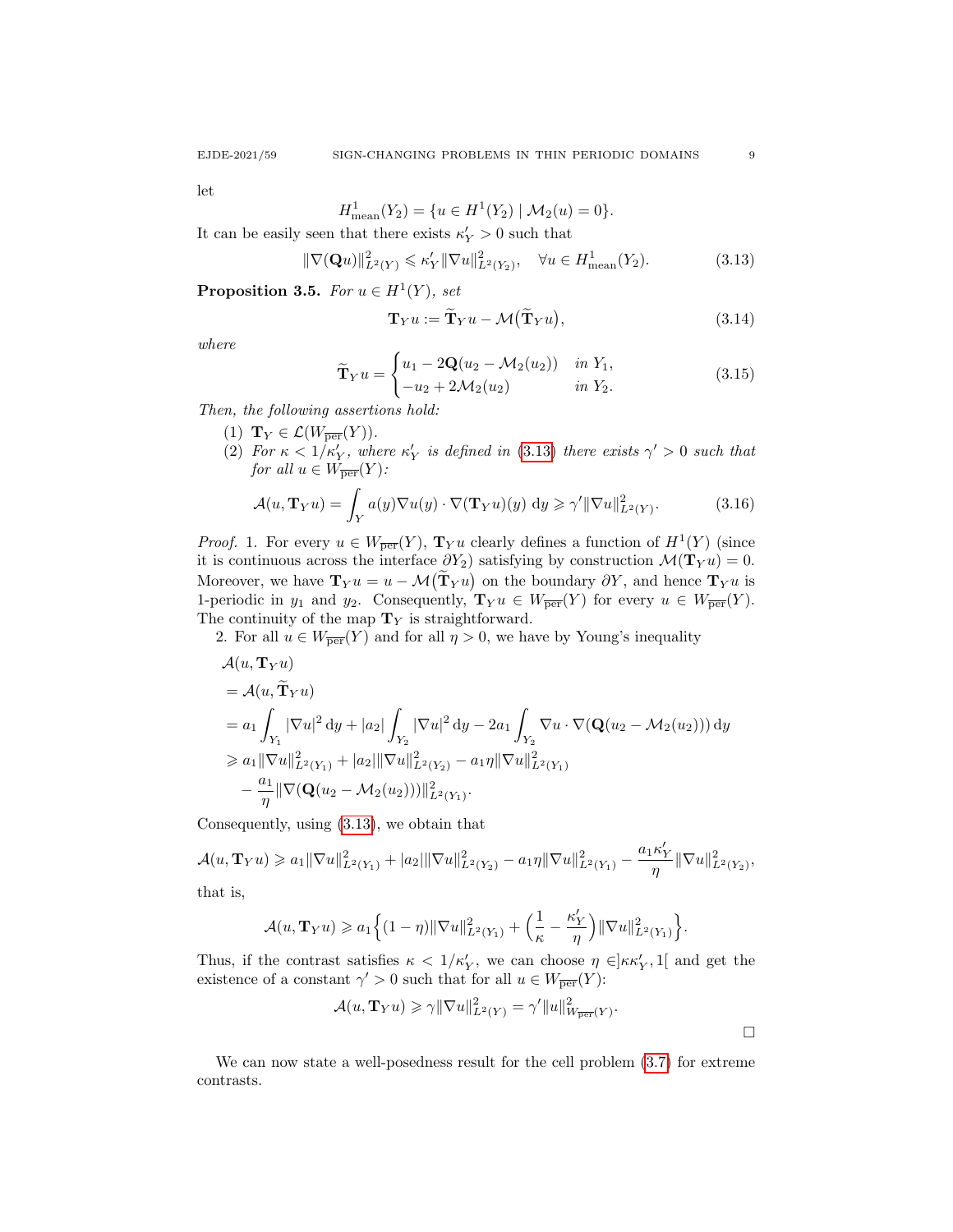**Theorem 3.6.** Let  $\kappa_Y$  and  $\kappa'_Y$  denote the constants in (3.10) and (3.13), respectively. If the contrast  $\kappa := \left| \frac{a_1}{a_2} \right|$  satisfies

$$
\kappa > \kappa_Y \quad or \quad \kappa < 1/\kappa'_Y,\tag{3.17}
$$

then, for every given  $f \in L^2(Y)$ , problem (3.7) admits a unique solution and there exists a constant  $C > 0$  such that

$$
||u||_{W_{\overline{\text{per}}}(Y)} = ||\nabla u||_{L^{2}(Y)} \leqslant C ||f||_{L^{2}(Y)}.
$$
\n(3.18)

Proof. The result follows immediately from Theorem 3.2 using the T-coercivity operators of Proposition 3.3 and Proposition 3.5, respectively, for large or small  $\Box$ contrasts.  $\Box$ 

3.3. Well-posedness of the problem in  $\Omega^{\varepsilon}$ . For every function  $u \in H^1(\Omega^{\varepsilon})$ , we set

$$
u_1 := u|_{\Omega_1^{\varepsilon}}, \quad u_2 := u|_{\Omega_2^{\varepsilon}}.
$$

Let  $H^1_{0,\Sigma}(\Omega_1^{\varepsilon})$  be the space of functions u in  $H^1(\Omega_1^{\varepsilon})$  and such that  $u=0$  on the lateral boundary  $\Sigma^{\varepsilon,D}$  of  $\Omega^{\varepsilon}$ .

Like for the cell problem considered in the previous section, we need to distinguish the cases of large and small contrasts to study the well-posedness of (2.4) (or equivalently of its variational formulation (2.7)). The case of large contrasts can be easily adapted from [17] (even though the domain considered here is thin) and therefore we only state the results for the sake of completeness. For the case of small contrasts, we propose a new proof which is more elementary than the ones given for the case of a fixed domain in [16] (using the T-coercivity) and in [11] (via the analysis of the spectrum of the Neumann-Poincaré operator).

Large contrasts. As in [17, Proposition 2.4], one can prove the following result.

**Proposition 3.7.** There is a family of linear bounded extension operators  $(\mathbf{P}^{\varepsilon})_{\varepsilon>0}$ from  $\Omega_1^{\varepsilon}$  to  $\Omega^{\varepsilon}$  such that

- (1)  $\mathbf{P}^{\varepsilon} \in \mathcal{L}(H^1_{0,\Sigma}(\Omega_1^{\varepsilon}),V^{\varepsilon}).$
- (2) For all  $u \in H^1_{0,\Sigma}(\Omega_1^{\varepsilon}),$   $(\mathbf{P}^{\varepsilon} u)(x) = u(x)$  for all  $x \in \Omega_1^{\varepsilon}$ .
- (3) If  $\kappa_Y$  is the constant defined in (3.10), one has for all  $u \in H^1_{0,\Sigma}(\Omega_1^{\varepsilon})$ ,

$$
\|\nabla(\mathbf{P}^{\varepsilon}u)\|_{L^{2}(\Omega^{\varepsilon})}^{2} \leqslant \kappa_{Y}\|\nabla u\|_{L^{2}(\Omega^{\varepsilon}_{1})}^{2}.
$$
\n(3.19)

According to [17, Theorem 2.6], we also have the following result.

**Proposition 3.8.** For  $u \in H^1(\Omega^{\varepsilon})$ , set

$$
\mathbf{T}^{\varepsilon}u = \begin{cases} u_1 & \text{in } \Omega_1^{\varepsilon}, \\ -u_2 + 2\mathbf{P}^{\varepsilon}u_1 & \text{in } \Omega_2^{\varepsilon}. \end{cases}
$$
(3.20)

Then, the following assertions hold:

- (1)  $(\mathbf{T}^{\varepsilon})_{\varepsilon>0}$  is a family of uniformly bounded linear operators of  $\mathcal{L}(V^{\varepsilon})$ .
- (2) For  $\kappa > \kappa_Y$ , where  $\kappa_Y$  is defined in (3.10), there exists  $\gamma > 0$  such that for all  $\varepsilon > 0$  and all  $u \in V^{\varepsilon}$ ,

$$
\mathcal{A}^{\varepsilon}(u, \mathbf{T}^{\varepsilon} u) = \int_{\Omega^{\varepsilon}} a^{\varepsilon}(x) \nabla u(x) \cdot \nabla(\mathbf{T}^{\varepsilon} u)(x) dx \geq \gamma \|\nabla u\|_{L^{2}(\Omega^{\varepsilon})}^{2}.
$$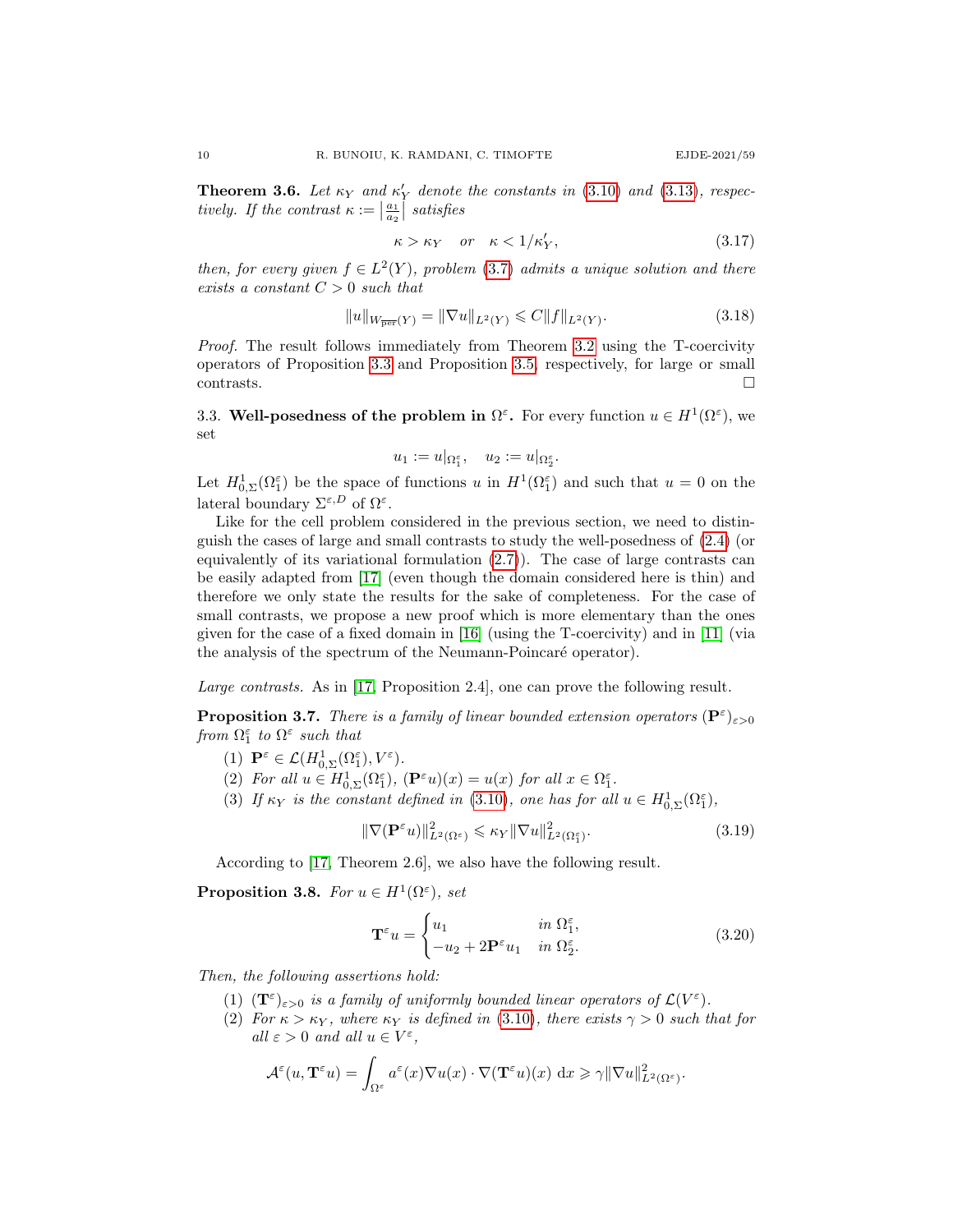Small contrasts. Given  $u \in H^1(\Omega_2^{\varepsilon})$ , let  $\mathcal{M}_2^{\varepsilon}(u) \in H^1(\Omega_2^{\varepsilon})$  denote the piecewise constant function defined on each inclusion  $\varepsilon Y_2^{\mathbf{k}} \subset \Omega^{\varepsilon}$ ,  $\mathbf{k} \in \mathbb{Z}_{\varepsilon}$ , by

$$
\mathcal{M}_2^{\varepsilon}(u)(x) = \frac{1}{|\varepsilon Y_2^{\mathbf{k}}|} \int_{\varepsilon Y_2^{\mathbf{k}}} u \, dx, \quad \forall x \in \varepsilon Y_2^{\mathbf{k}}.
$$

We set

$$
H_{\text{mean}}^1(\Omega_2^{\varepsilon}) = \left\{ u \in H^1(\Omega_2^{\varepsilon}) \mid \mathcal{M}_2^{\varepsilon}(u) = 0 \right\}.
$$

As in [23, Lemma 2.3], one has the following result.

**Proposition 3.9.** There is a family of linear bounded extension operators  $(\mathbf{Q}^{\varepsilon})_{\varepsilon>0}$ from  $\Omega_2^{\varepsilon}$  to  $\Omega^{\varepsilon}$  such that

- (1)  $\mathbf{Q}^{\varepsilon} \in \mathcal{L}(H_{\text{mean}}^1(\Omega_2^{\varepsilon}), V^{\varepsilon}).$
- (2) For all  $u \in H_{\text{mean}}^1(\Omega_2^{\varepsilon}), (\mathbf{Q}^{\varepsilon} u)(x) = u(x)$  for all  $x \in \Omega_2^{\varepsilon}$ .
- (3) If  $\kappa'_Y$  is the constant defined in (3.13), one has for all  $u \in H_{\text{mean}}^1(\Omega_2^{\varepsilon})$ :

$$
\|\nabla(\mathbf{Q}^{\varepsilon}u)\|_{L^{2}(\Omega^{\varepsilon})}^{2} \leqslant \kappa_{Y}'\|\nabla u\|_{L^{2}(\Omega^{\varepsilon}_{2})}^{2}.
$$
\n(3.21)

**Proposition 3.10.** For  $u \in H^1(\Omega^{\varepsilon})$ , let

$$
\mathbf{T}^{\varepsilon}u = \begin{cases} u_1 - 2\mathbf{Q}^{\varepsilon}(u_2 - \mathcal{M}_2^{\varepsilon}(u_2)) & \text{in } \Omega_1^{\varepsilon}, \\ -u_2 + 2\mathcal{M}_2^{\varepsilon}(u_2) & \text{in } \Omega_2^{\varepsilon}. \end{cases}
$$
(3.22)

Then, the following assertions hold:

- (1)  $(\mathbf{T}^{\varepsilon})_{\varepsilon>0}$  is a family of uniformly bounded linear operators of  $\mathcal{L}(V^{\varepsilon})$ .
- (2) For  $0 < \kappa < 1/\kappa'_Y$ , where  $\kappa'_Y$  is defined in (3.13), there exists  $\gamma' > 0$  such that for all  $\varepsilon > 0$  and all  $u \in V^{\varepsilon}$ ,

$$
\mathcal{A}^{\varepsilon}(u, \mathbf{T}^{\varepsilon} u) = \int_{\Omega^{\varepsilon}} a^{\varepsilon}(x) \nabla u(x) \cdot \nabla(\mathbf{T}^{\varepsilon} u)(x) dx \geq \gamma' \|\nabla u\|_{L^{2}(\Omega^{\varepsilon})}^{2}.
$$

*Proof.* 1. Let u be given in  $V^{\varepsilon}$ . Since  $u_2 - M_2^{\varepsilon}(u_2) \in H_{\text{mean}}^1(\Omega_2^{\varepsilon}), \mathbf{Q}^{\varepsilon}(u_2 - M_2^{\varepsilon}(u_2))$ is well-defined and so is  $\mathbf{T}^{\varepsilon}u$ . Moreover,  $\mathbf{T}^{\varepsilon}u$  is continuous across the interface  $\partial\Omega_1^{\varepsilon} \cap \partial\Omega_2^{\varepsilon}$  and satisfies  $\mathbf{T}^{\varepsilon}u_{|\Sigma^{\varepsilon},D} = 0$ . Hence,  $\mathbf{T}^{\varepsilon}u \in V^{\varepsilon}$  and one clearly has  $\mathbf{T}^{\varepsilon} \in \mathcal{L}(V^{\varepsilon})$  and is uniformly bounded.

2. For all  $u \in H^1(\Omega^{\varepsilon})$  and for all  $\eta > 0$ , we have

$$
\mathcal{A}^{\varepsilon}(u, \mathbf{T}^{\varepsilon} u) = \int_{\Omega^{\varepsilon}} a^{\varepsilon}(x) \nabla u(x) \cdot \nabla(\mathbf{T}^{\varepsilon} u)(x) dx
$$
  
\n
$$
= a_1 \int_{\Omega_1^{\varepsilon}} |\nabla u_1|^2 dx + |a_2| \int_{\Omega_2^{\varepsilon}} |\nabla u_2|^2 dx
$$
  
\n
$$
- 2a_1 \int_{\Omega_1^{\varepsilon}} \nabla u_1 \cdot \nabla (\mathbf{Q}^{\varepsilon}(u_2 - \mathcal{M}_2^{\varepsilon}(u_2)) dx
$$
  
\n
$$
\geq a_1 ||\nabla u_1||_{L^2(\Omega_1^{\varepsilon})}^2 + |a_2|||\nabla u_2||_{L^2(\Omega_2^{\varepsilon})}^2 - a_1 \eta ||\nabla u_1||_{L^2(\Omega_1^{\varepsilon})}^2
$$
  
\n
$$
- \frac{a_1}{\eta} ||\nabla (\mathbf{Q}^{\varepsilon}(u - \mathcal{M}_2^{\varepsilon}(u)) ||_{L^2(\Omega_1^{\varepsilon})}^2,
$$

where we have used Young's inequality for the last estimate. Consequently, using (3.21), we obtain that

$$
|\mathcal{A}^\varepsilon(u,\mathbf{T}^\varepsilon u)|\geqslant a_1\Big\{(1-\eta)\|\nabla u_1\|_{L^2(\Omega_1^\varepsilon)}^2+\Big(\frac{1}{\kappa}-\frac{\kappa_Y'}{\eta}\Big)\|\nabla u_2\|_{L^2(\Omega_2^\varepsilon)}^2\Big\}.
$$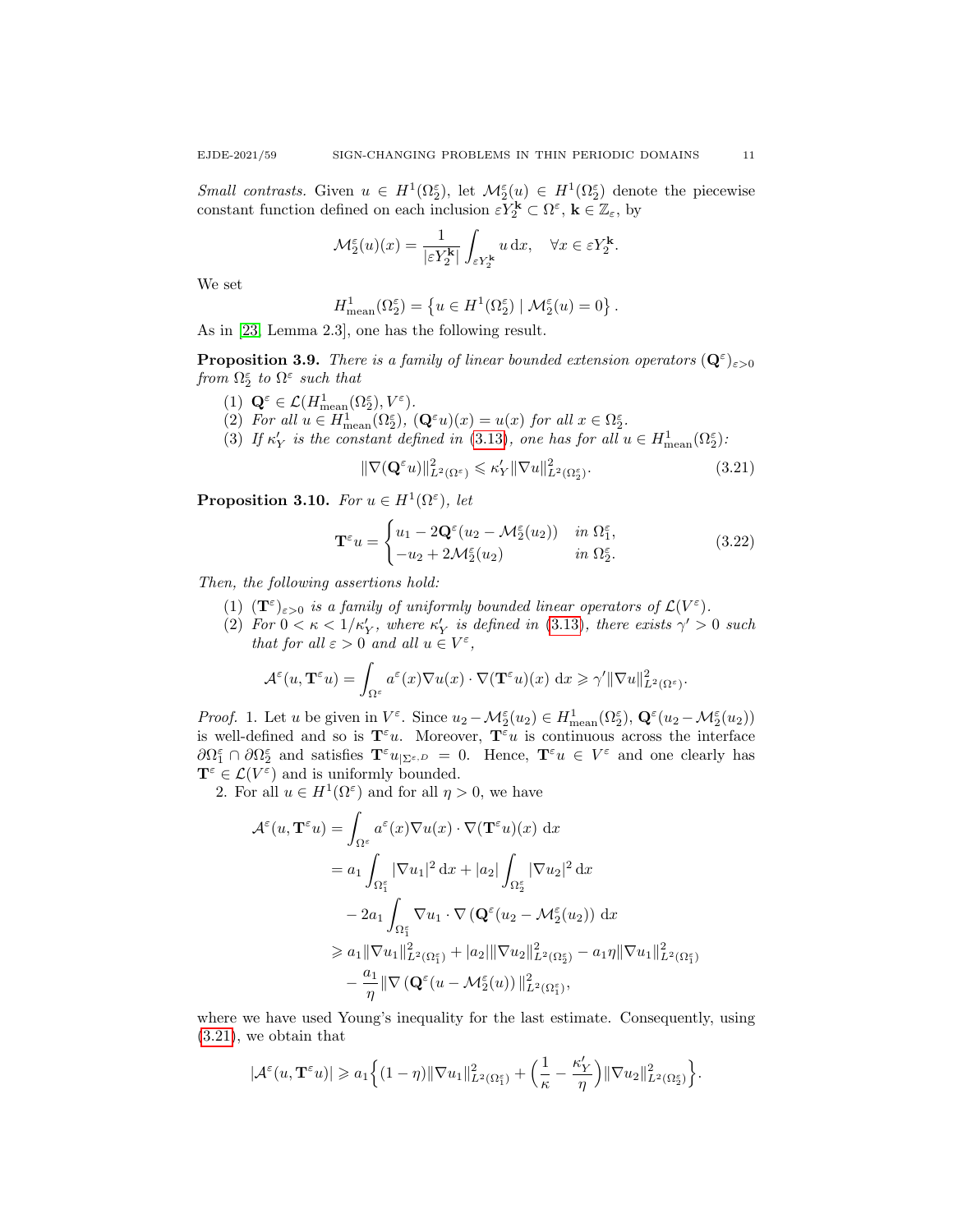Thus, if the contrast satisfies  $0 < \kappa < 1/\kappa'_Y$ , we can choose  $\eta \in ]\kappa \kappa'_Y, 1[$  and get the existence of a constant  $\gamma > 0$  such that

$$
|\mathcal{A}^{\varepsilon}(u, \mathbf{T}^{\varepsilon} u)| \geqslant \gamma' \|\nabla u\|_{L^{2}(\Omega^{\varepsilon})}^{2}, \quad \forall u \in H^{1}(\Omega^{\varepsilon}).
$$

We can now state a well-posedness result for problem  $(2.4)$  for extreme contrasts.

**Theorem 3.11.** Let  $\kappa_Y$  and  $\kappa'_Y$  denote the constants in (3.19) and (3.21), respectively. If the contrast  $\kappa := \left| \frac{a_1}{a_2} \right|$  satisfies

$$
\kappa > \kappa_Y \quad or \quad \kappa < 1/\kappa'_Y,\tag{3.23}
$$

then, for every given  $f \in L^2(\omega)$ , problem (2.4) (or, equivalently, its variational formulation (2.7)) admits a unique solution  $u^{\varepsilon} \in V^{\varepsilon}$  and there exists a constant  $C > 0$  independent of  $\varepsilon$  such that for all  $\varepsilon > 0$ ,

$$
\|\nabla u^{\varepsilon}\|_{L^{2}(\Omega^{\varepsilon})} \leqslant C\sqrt{\varepsilon} \|f\|_{L^{2}(\omega)}.
$$
\n(3.24)

Proof. The claimed result follows immediately from Theorem 3.2, Proposition 3.8 and Proposition 3.10 and from the hypothesis on  $f$  ( $f$  does not depend on  $x_3$ ), which yields  $||f||_{L^2(\Omega^{\varepsilon})} = \sqrt{\varepsilon} ||f||_{L^2(\omega)}$ .

## 4. Homogenization results in the case of a thin periodic layer

Our goal in this section is to pass to the limit, with  $\varepsilon \to 0$ , in the variational formulation  $(2.7)$  of problem  $(2.4)$ . To this end, we use the two-scale convergence method [43, 1], adapted to thin periodic domains (see, for instance, [42]).

Let  $\mathcal{C}^{\infty}_{\text{per}}(\overline{Y})$  be the space of infinitely differentiable functions in  $\mathbb{R}^3$  that are 1periodic in the first two variables  $y_1$  and  $y_2$ . We recall the definition of the weak two-scale convergence from [42].

**Definition 4.1.** A sequence  $(v^{\varepsilon})$  in  $L^2(\Omega^{\varepsilon})$  weakly two-scale converges to  $v \in$  $L^2(\omega \times Y)$  if one has

$$
\frac{1}{\varepsilon} \int_{\Omega^{\varepsilon}} v^{\varepsilon}(x) \psi(\bar{x}, \frac{x}{\varepsilon}) dx \to \int_{\omega \times Y} v(\bar{x}, y) \psi(\bar{x}, y) d\bar{x} dy,
$$

for all  $\psi \in \mathcal{C}_0^{\infty}(\omega, \mathcal{C}_{\overline{\text{per}}}^{\infty}(\overline{Y}))$ . Then, we denote

$$
v^{\varepsilon} \xrightarrow{2-s} v.
$$

Using the a priori estimate (3.24), Poincaré inequality in  $\Omega^{\varepsilon}$  (see, for instance, [40], Section 2.1) and [42, Prop. 4.4(i)], it follows that there exist  $u \in H_0^1(\omega)$  and  $\widehat{u} \in L^2(\omega, W_{\text{per}}(Y))$  (recall that  $W_{\overline{\text{per}}}(Y)$  is defined in  $(3.6)$ ), such that, up to a subsequence for  $\varepsilon \to 0$  we obtain subsequence, for  $\varepsilon \to 0$ , we obtain

$$
u^{\varepsilon} \xrightarrow{2-s} u,
$$
  
\n
$$
\nabla_{\bar{x}} u^{\varepsilon} \xrightarrow{2-s} \nabla_{\bar{x}} u + \nabla_{\bar{y}} \widehat{u},
$$
  
\n
$$
\partial_{x_3} u^{\varepsilon} \xrightarrow{2-s} \partial_{y_3} \widehat{u}.
$$
\n(4.1)

The special form of the limits in convergences  $(4.1)_2$  and  $(4.1)_3$  suggests to introduce the following notation: to every  $w \in H^1(\omega)$ , whose gradient  $\nabla_{\bar{x}}w(\bar{x})$  has two components, we associate the tridimensional vector  $\overline{\nabla}w(\bar{x})$  defined by

$$
\overline{\nabla}w(\bar{x}) = (\nabla_{\bar{x}}w(\bar{x}), 0).
$$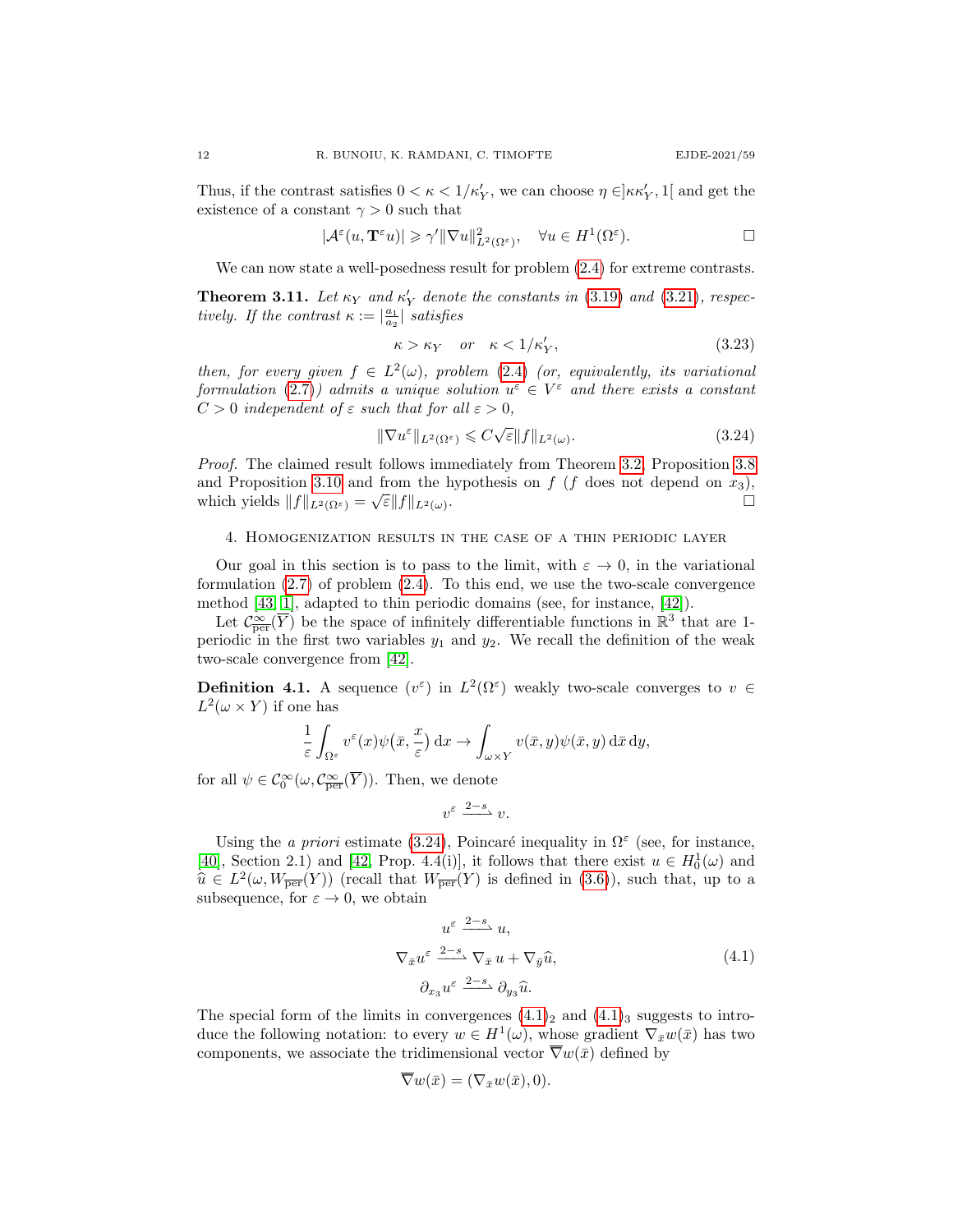We introduce the space

$$
\mathcal{H} = H_0^1(\omega) \times L^2(\omega, W_{\overline{\text{per}}}(Y))
$$

and for all  $V = (v, \hat{v}) \in \mathcal{H}$  we define the norm

$$
\|\mathcal{V}\|_{\mathcal{H}}^2 = \|\overline{\nabla}v + \nabla_y \widehat{v}\|_{L^2(\omega \times Y)}^2,
$$

which is equivalent to the norm  $\|\nabla v\|_{L^2(\omega)}^2 + \|\nabla_y \hat{v}\|_{L^2(\omega \times Y)}^2$  (see, for instance, [26, Lemma 5.4]).

**Theorem 4.2.** Assume that the contrast  $\kappa := \left| \frac{a_1}{a_2} \right|$  satisfies

$$
\kappa > \kappa_Y \quad or \quad \kappa < 1/\kappa'_Y,
$$

where  $\kappa_Y$  and  $\kappa'_Y$  denote the constants in (3.19) and (3.21), respectively.

The unique solution  $u^{\varepsilon}$  of the variational problem (2.7) converges, in the sense of (4.1), to the unique solution  $(u, \hat{u}) \in \mathcal{H}$  of the well-posed two-scale limit problem

$$
\int_{\omega \times Y} a(y) (\overline{\nabla} u + \nabla_y \widehat{u}) \cdot (\overline{\nabla} \varphi + \nabla_y \Phi) d\bar{x} dy = \int_{\omega} f(\bar{x}) \varphi(\bar{x}) d\bar{x}, \qquad (4.2)
$$

for all  $\varphi \in H_0^1(\omega)$  and  $\Phi \in L^2(\omega, H^1_{\overline{\text{per}}}(Y)).$ 

Proof. According to Theorem 3.11, the variational problem (2.7) admits a unique solution  $u^{\varepsilon}$  which satisfies the energy estimate (3.24). Dividing (2.7) by  $\varepsilon$  and then choosing the test function (recalling that  $x = (\bar{x}, x_3)$ )

$$
v(\bar{x}, x_3) = \varphi(\bar{x}) + \varepsilon \psi\left(\bar{x}, \frac{x}{\varepsilon}\right),\tag{4.3}
$$

with  $\varphi \in \mathcal{D}(\omega)$ ,  $\psi^{\varepsilon} \in \mathcal{C}_0^{\infty}(\omega, \mathcal{C}_{per}^{\infty}(\overline{Y}))$ , we can pass to the limit as  $\varepsilon \to 0$ . Using the convergences (4.1), we obtain by standard density arguments the two-scale limit problem (4.2).

We prove now the well-posedness of the limit problem  $(4.2)$ . Define on  $H$  the bilinear form

$$
\mathcal{B}(\mathcal{U}, \mathcal{V}) := \int_{\omega \times Y} a(y) \left( \overline{\nabla} u(\bar{x}) + \nabla_y \hat{u}(\bar{x}, y) \right) \cdot \left( \overline{\nabla} v(\bar{x}) + \nabla_y \hat{v}(\bar{x}, y) \right) d\bar{x} dy,
$$

for all  $\mathcal{U} = (u, \hat{u}) \in \mathcal{H}$  and all  $\mathcal{V} = (v, \hat{v}) \in \mathcal{H}$ . Given  $\mathcal{F} \in \mathcal{H}'$  ( $\mathcal{H}'$  denotes here the dual space of  $H$ ), consider the variational problem

Find 
$$
\mathcal{U} = (u, \hat{u}) \in \mathcal{H}
$$
 such that  $\mathcal{B}(\mathcal{U}, \mathcal{V}) = \langle \mathcal{F}, \mathcal{V} \rangle_{\mathcal{H}', \mathcal{H}}, \quad \forall \mathcal{V} = (v, \hat{v}) \in \mathcal{H}.$  (4.4)

We remark that the two-scale limit problem (4.2) fits in the frame of problem (4.4), for which we shall prove the well-posedness successively for large and small contrasts.

(i) Large contrasts. Let  $\mathcal T$  be the operator defined on  $\mathcal H$  by

$$
\mathcal{TU} = (u, \mathbf{T}_Y \hat{u}), \quad \forall \mathcal{U} = (u, \hat{u}) \in \mathcal{H}, \tag{4.5}
$$

where  $\mathbf{T}_Y \in \mathcal{L}(W_{\overline{\text{per}}}(Y))$  is defined in (3.11). Since  $\mathbf{T}_Y \in \mathcal{L}(W_{\overline{\text{per}}}(Y))$ , we clearly have  $\mathcal{T} \in \mathcal{L}(\mathcal{H})$ . For every  $\mathcal{U} = (u, \hat{u}) \in \mathcal{H}$ , we note that

$$
\overline{\nabla}u(\bar{x}) + \nabla_y\hat{u}(\bar{x}, y) = \nabla_y(\overline{\nabla}u(\bar{x}) \cdot y^c + \hat{u}(\bar{x}, y)),
$$

where we have set

$$
y^c := y - \mathcal{M}(y).
$$

Therefore,

 $B(U, T U)$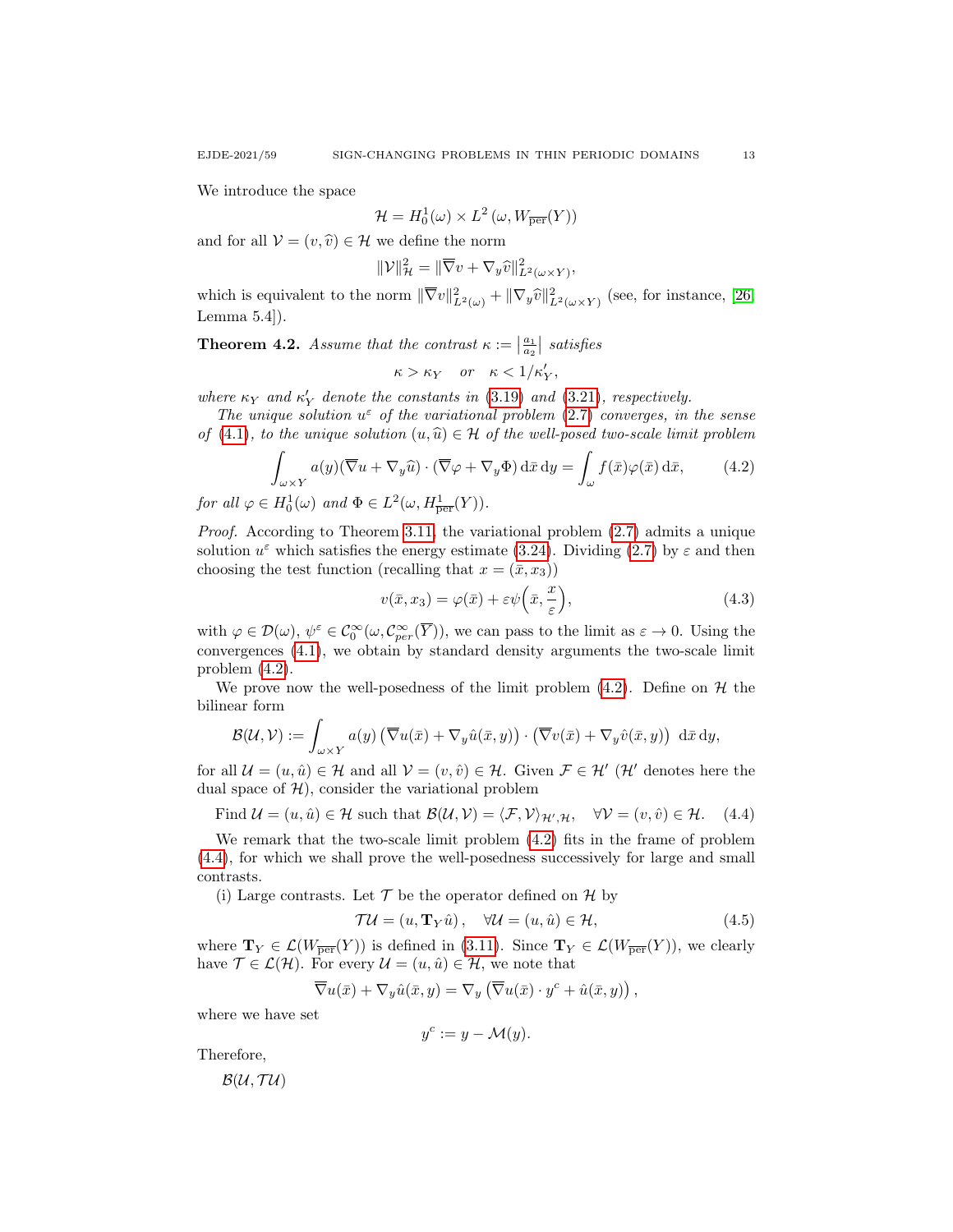$$
E\mathrm{JDE}\text{-}2021/59
$$

$$
= \int_{\omega \times Y} a(y) \nabla_y \left( \overline{\nabla} u(\bar{x}) \cdot y^c + \hat{u}(\bar{x}, y) \right) \cdot \nabla_y \left( \overline{\nabla} u(\bar{x}) \cdot y^c + \mathbf{T}_Y \hat{u}(\bar{x}, y) \right) d\bar{x} dy.
$$

According to Proposition 3.3, we have  $T_Y y^c = y^c$  and, thus,

$$
\nabla_y \left( \overline{\nabla} u(\bar{x}) \cdot y^c + \mathbf{T}_Y \hat{u}(\bar{x}, y) \right) = \nabla_y \left( \overline{\nabla} u(\bar{x}) \cdot \mathbf{T}_Y y^c + \mathbf{T}_Y \hat{u}(\bar{x}, y) \right) \n= \nabla_y \mathbf{T}_Y \left( \overline{\nabla} u(\bar{x}) \cdot y^c + \hat{u}(\bar{x}, y) \right).
$$

Consequently, setting  $U_{\bar{x}}(y) := \overline{\nabla}u(\bar{x}) \cdot y^c + \hat{u}(\bar{x}, y)$ , we have

$$
\mathcal{B}(\mathcal{U},\mathcal{T}\mathcal{U})=\int_{\omega\times Y}a(y)\overline{\nabla}_yU_{\bar{x}}(y)\cdot\nabla_y\mathbf{T}_YU_{\bar{x}}(y)\,\mathrm{d}\bar{x}\,\mathrm{d}y=\int_{\omega}\mathcal{A}(U_{\bar{x}},\mathbf{T}_YU_{\bar{x}})\,\mathrm{d}\bar{x},
$$

where  $\mathcal{A}(\cdot, \cdot)$  is defined in (3.9). Using the T-coercivity inequality (3.12) in the above relation, we obtain that, for  $\kappa > \kappa_Y$ , there exists  $\gamma > 0$  such that

$$
\mathcal{B}(\mathcal{U},\mathcal{T}\mathcal{U}) \geqslant \gamma \int_{\omega} \|\nabla_y U_{\bar{x}}\|_{L^2(Y)}^2 \, \mathrm{d}\bar{x} = \gamma \|\overline{\nabla}u(\bar{x}) + \nabla_y \hat{u}(\bar{x},y)\|_{L^2(\omega \times Y)}^2 = \gamma \|\mathcal{U}\|_{\mathcal{H}}^2.
$$

(ii) Small contrasts. As above, the idea is to use the T-coercivity of the reference cell problem given in  $(3.14)$  to derive a suitable two-scale T-coercivity operator  $\mathcal{T}$ . However, since affine functions are not anymore stable by the extension operator Q used to define  $\mathbf{T}_Y$ , the proof needs to be adapted. Let  $\mathcal T$  be the operator defined on  $\mathcal H$  by

$$
\mathcal{TU} = (u, \mathbf{T}_Y \hat{u} + \mathbf{T}_Y \psi - \psi), \quad \forall \mathcal{U} = (u, \hat{u}) \in \mathcal{H}, \tag{4.6}
$$

where  $\mathbf{T}_Y \in \mathcal{L}(W_{\overline{\text{per}}}(Y))$  is defined in (3.14) and

$$
\psi := \overline{\nabla} u \cdot y^c.
$$

Let us first check that  $\mathcal{T} \in \mathcal{L}(\mathcal{H})$ . Obviously, we only need to prove that  $\mathbf{T}_Y \hat{u}$  +  $\mathbf{T}_Y \psi - \psi \in W_{\overline{\text{per}}}(Y)$  for all  $\mathcal{U} = (u, \hat{u}) \in \mathcal{H}$ . First of all, we have

$$
\mathcal{M}(\mathbf{T}_{Y}\hat{u} + \mathbf{T}_{Y}\psi - \psi) = -\mathcal{M}(\psi) = -\overline{\nabla}u \cdot \mathcal{M}(y^{c}) = 0.
$$

Next, by the definition of  $T_Y$  (see (3.14)),  $T_Y\hat{u}$  is 1-periodic in the variables  $y_1$  and y<sub>2</sub>. Furthermore, it follows from the definition of  $\widetilde{\mathbf{T}}_Y$  (see (3.15)) that  $\widetilde{\mathbf{T}}_Y \psi = \psi$ on the lateral boundary  $\Sigma^D$  of  $\partial Y$ . Hence,

$$
\mathbf{T}_{Y}\psi - \psi = \widetilde{\mathbf{T}}_{Y}\psi - \mathcal{M}(\widetilde{\mathbf{T}}_{Y}\psi) - \psi = -\mathcal{M}(\widetilde{\mathbf{T}}_{Y}\psi), \text{ on } \Sigma^{D}.
$$

From the above relation we deduce that  $\mathbf{T}_{Y}\psi - \psi$  is constant on  $\Sigma^{D}$ , and thus,  $\mathbf{T}_Y\hat{u} + (\mathbf{T}_Y\psi - \psi)$  is 1-periodic in  $y_1$  and  $y_2$ . Consequently,  $\mathbf{T}_Y\hat{u} + \mathbf{T}_Y\psi - \psi \in$  $W_{\overline{\text{per}}}(Y)$ , which shows that  $\mathcal{T} \in \mathcal{L}(\mathcal{H})$ .

Moreover, for every  $\mathcal{U} = (u, \hat{u}) \in \mathcal{H}$ , one can easily check that

$$
\mathcal{B}(\mathcal{U},\mathcal{T}\mathcal{U}) = \int_{\omega \times Y} a(y) \nabla_y \Big( \psi(\bar{x},y) + \hat{u}(\bar{x},y) \Big) \cdot \nabla_y \Big( \mathbf{T}_Y \psi(\bar{x},y) + \mathbf{T}_Y \hat{u}(\bar{x},y) \Big) d\bar{x} dy.
$$

Hence, setting  $U_{\bar{x}}(y) := \psi(\bar{x}, y) + \hat{u}(\bar{x}, y)$ , we have

$$
\mathcal{B}(\mathcal{U},\mathcal{T}\mathcal{U})=\int_{\omega\times Y}a(y)\nabla_yU_{\bar{x}}(y)\cdot\nabla_y\mathbf{T}_YU_{\bar{x}}(y)\,\mathrm{d}\bar{x}\,\mathrm{d}y=\int_{\omega}\mathcal{A}(U_{\bar{x}},\mathbf{T}_YU_{\bar{x}})\,\mathrm{d}\bar{x}.
$$

Using the T-coercivity inequality (3.16) in the above relation, we obtain that, for  $\kappa < 1/\kappa_Y',$  there exists  $\gamma' > 0$  such that

$$
\mathcal{B}(\mathcal{U},\mathcal{T}\mathcal{U}) \geqslant \gamma' \int_{\omega} \|\nabla_y U_{\bar{x}}\|_{L^2(Y)}^2 \, \mathrm{d}\bar{x} = \gamma' \|\overline{\nabla} u(\bar{x}) + \nabla_y \hat{u}(\bar{x},y)\|_{L^2(\omega \times Y)}^2 = \gamma' \|\mathcal{U}\|_{\mathcal{H}}^2.
$$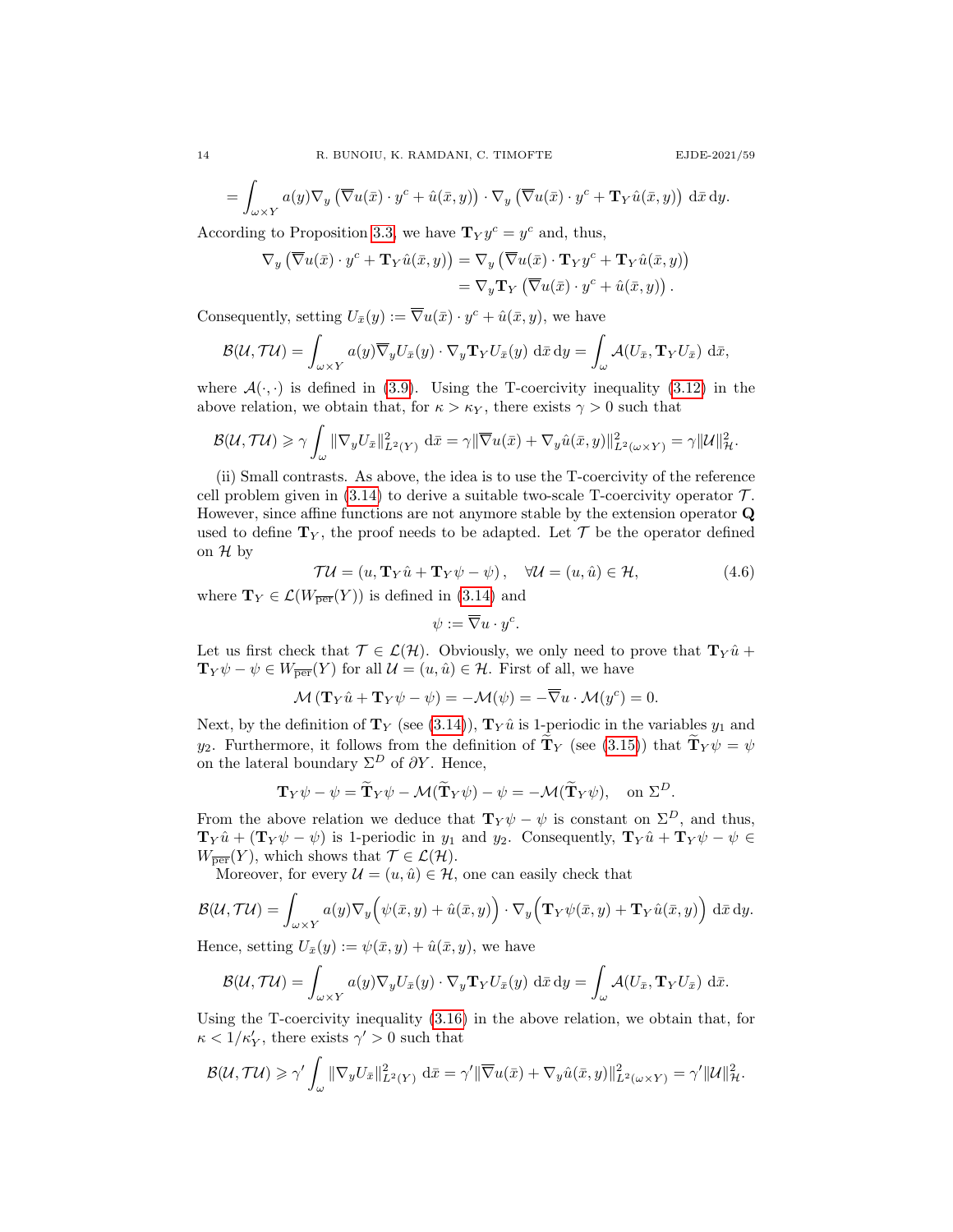From the uniqueness of  $(u, \hat{u}) \in \mathcal{H}$ , all the above convergences hold for the whole sequence. sequence.

**Theorem 4.3.** Under the hypotheses of Theorem 4.2, the unique solution  $u^{\epsilon}$  of the variational problem (2.7) converges, in the sense of (4.1), to  $(u, \hat{u}) \in \mathcal{H}$ , where u is the unique solution of the homogenized problem

$$
-\operatorname{div}_{\bar{x}}\left(a^{\text{hom}}\nabla_{\bar{x}}u(\bar{x})\right) = f(\bar{x}) \quad \text{in } \omega,
$$
  

$$
u = 0 \quad \text{on } \partial\omega
$$
 (4.7)

and

$$
\widehat{u}(\bar{x}, y) = -\sum_{j=1}^{2} \frac{\partial u}{\partial x_j}(\bar{x}) \chi^j(y) \quad \forall (\bar{x}, y) \in \omega \times Y.
$$
\n(4.8)

Here,  $a^{\text{hom}}$  is the constant homogenized  $2 \times 2$  matrix whose entries are defined, for  $i, j \in \{1, 2\}, \; by$ 

$$
a_{ij}^{\text{hom}} = \int_{Y} \left( a_{ij} - \sum_{k=1}^{3} a_{ik} \frac{\partial \chi^{j}}{\partial y_{k}} \right) dy, \tag{4.9}
$$

where the coefficients  $(a_{ij})_{1\leq i,j\leq 3}$  are those of the (diagonal) matrix **a** defined in  $(2.5).$ 

The function  $\chi = (\chi^1, \chi^2) \in (H^1_{\text{per}}(Y))^2$  is the weak solution of the cell problem  $(j = 1, 2),$ 

$$
-\operatorname{div}_{y} (a(y)(\nabla_{y}\chi^{j} - e_{j})) = 0, \quad in \ Y,
$$
  

$$
(\nabla_{y}\chi^{j} - e_{j}) \cdot \nu_{\pm} = 0, \quad on \ \Sigma_{\pm}^{N},
$$
  

$$
\mathcal{M}_{Y}(\chi^{j}) = 0,
$$
 (4.10)

where  $\Sigma_{+}^{N} = (0,1)^{2} \times \{1\}, \ \Sigma_{-}^{N} = (0,1)^{2} \times \{0\}, \ and \ \nu_{\pm} = (0,0,\pm 1).$ 

*Proof.* By choosing  $\varphi = 0$  in the two-scale limit problem (4.2), we obtain

$$
\int_{\omega \times Y} a(y) (\overline{\nabla} u + \nabla_y \widehat{u}) \cdot \nabla_y \Phi \, d\overline{x} \, dy = 0,
$$
\n(4.11)

for all  $\Phi \in L^2(\omega, H^1_{\overline{\text{per}}}(Y))$ . Choosing  $\Phi \in L^2(\omega, H^1_{\overline{\text{per}}}(Y))$  such that  $\Phi = 0$  on  $\omega \times \partial Y$  and integrating by parts with respect to y, we are formally led to

$$
-\operatorname{div}_y (a(y)\nabla_y \widehat{u}) = \operatorname{div}_y (a(y)\overline{\nabla}u) \quad \text{in } \omega \times Y.
$$

Taking in (4.11) a test function  $\Phi \in L^2(\omega, H^1_{\text{per}}(Y))$  which is zero on  $\Sigma^N_-$  (and, respectively, which is zero on  $\Sigma_{+}^{N}$ ), we formally obtain

$$
\nabla_y \widehat{u} \cdot \nu_+ = -\overline{\nabla} u \cdot \nu_+ \quad \text{on } \omega \times \Sigma_+^N,
$$
  

$$
\nabla_y \widehat{u} \cdot \nu_- = -\overline{\nabla} u \cdot \nu_- \quad \text{on } \omega \times \Sigma_-^N.
$$

The linearity of the problem suggests us to search  $\hat{u}(\bar{x}, y) = -\overline{\nabla}u(\bar{x}) \cdot \chi(y)$ ,<br>where the vector  $\chi(y) = (\chi^1(y), \chi^2(y), \chi^3(y))$  belonging to  $(H_{\overline{\text{per}}}(Y))^3$  has to be determined. Recalling that  $\overline{\nabla}u(\overline{x}) = (\nabla_{\overline{x}}u(\overline{x}), 0)$ , we notice that only the first two components of  $\chi$  will play a role in our analysis. Inserting this factorization into the equation, we therefore obtain the two local problems (4.10).

By choosing now  $\Phi = 0$  in (4.2), we obtain

$$
\int_{\omega \times Y} a(y) \left( \overline{\nabla} u + \nabla_y \widehat{u} \right) \cdot \overline{\nabla} \varphi \, \mathrm{d}\bar{x} \, \mathrm{d}y = \int_{\omega} f(\bar{x}) \varphi(\bar{x}) \, \mathrm{d}\bar{x}.
$$
 (4.12)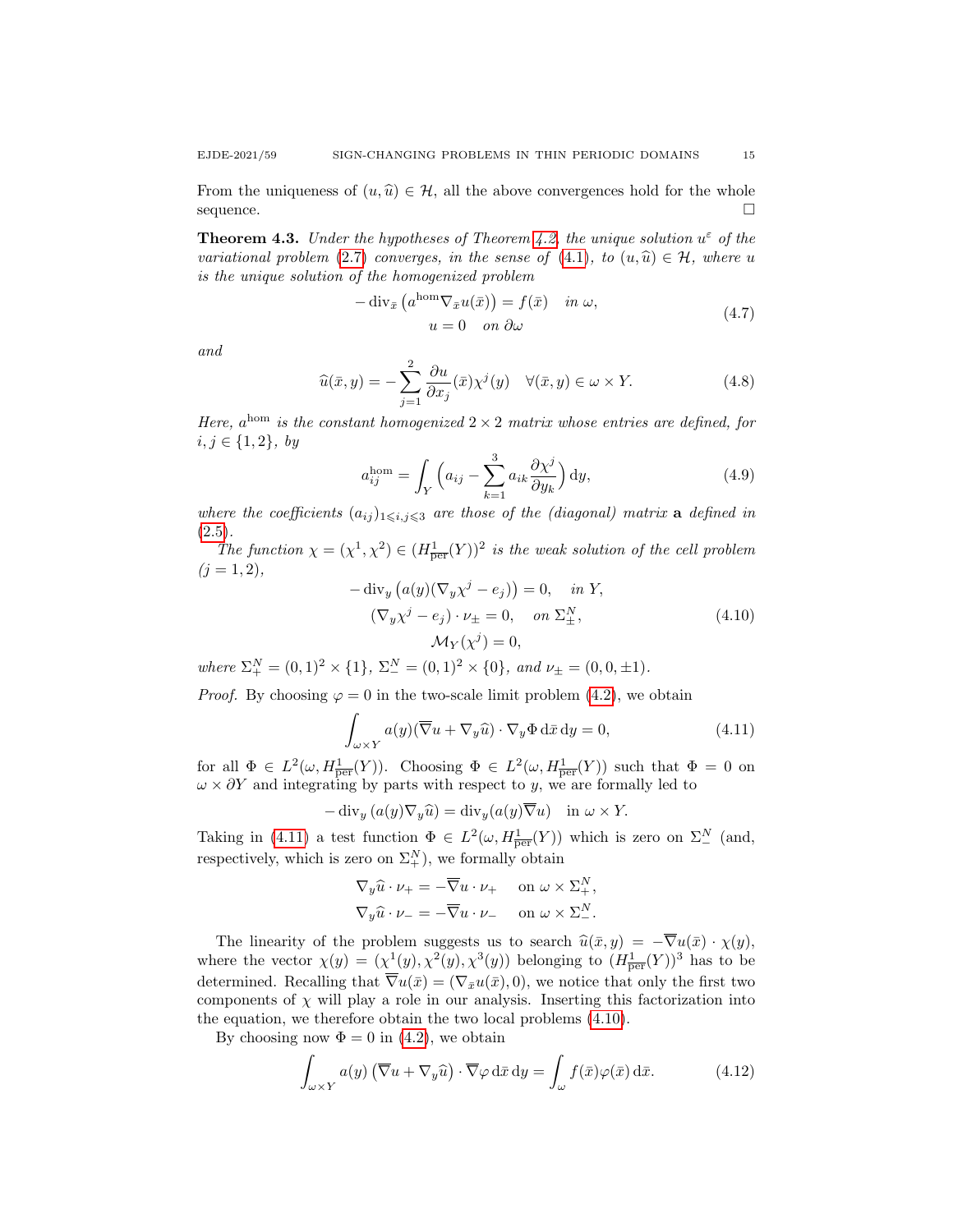We integrate this last equality by parts with respect to  $\bar{x}$  and, by using (4.8) and  $(4.10)$ , we are led to the homogenized problem  $(4.7)$  with the homogenized coefficients given by  $(4.9)$ .

Remark 4.4. The expected dimension reduction effect can be seen in the fact that the  $2 \times 2$  homogenized matrix  $a^{\text{hom}}$  is lower dimensional with respect to the initial matrix. However, information coming from the vertical direction of the initial problem is preserved. Indeed, the value of the coefficients (4.9) is influenced by the vertical local variable  $y_3$ , through the solution of the cell problem  $(4.10)$ . Consequently, despite the fact that the derivative in the third direction does not explicitly appear in the homogenized problem  $(4.7)$ , its solution u is implicitly influenced by the third local variable  $y_3$ .

Due to the diagonal form of the matrix  $\mathbf{a} = (a_{ij})_{1 \leq i,j \leq 3}$  (see (2.5)), the homogenized coefficients (4.9) can be written as

$$
a_{11}^{\text{hom}} = \int_{Y} a(y) \left(1 - \frac{\partial \chi^{1}}{\partial y_{1}}\right) dy,
$$
  
\n
$$
a_{12}^{\text{hom}} = a_{21}^{\text{hom}} = -\int_{Y} a(y) \frac{\partial \chi^{2}}{\partial y_{1}} dy,
$$
  
\n
$$
a_{22}^{\text{hom}} = \int_{Y} a(y) \left(1 - \frac{\partial \chi^{2}}{\partial y_{2}}\right) dy,
$$

The above coefficients can be further simplified in the particular, but relevant, situation in which the reference cell Y is invariant under rotation of angle  $\pi/2$  (see [17, Proposition 4.2]).

### 5. The case of a thin periodic rod



FIGURE 2. Example of a thin periodic rod and the corresponding reference cell Y .

In this section, we study the case of a thin rod. We start by describing the geometry of the domain  $\Omega^{\varepsilon}$ , which represents now a two-phase thin rod (see Figure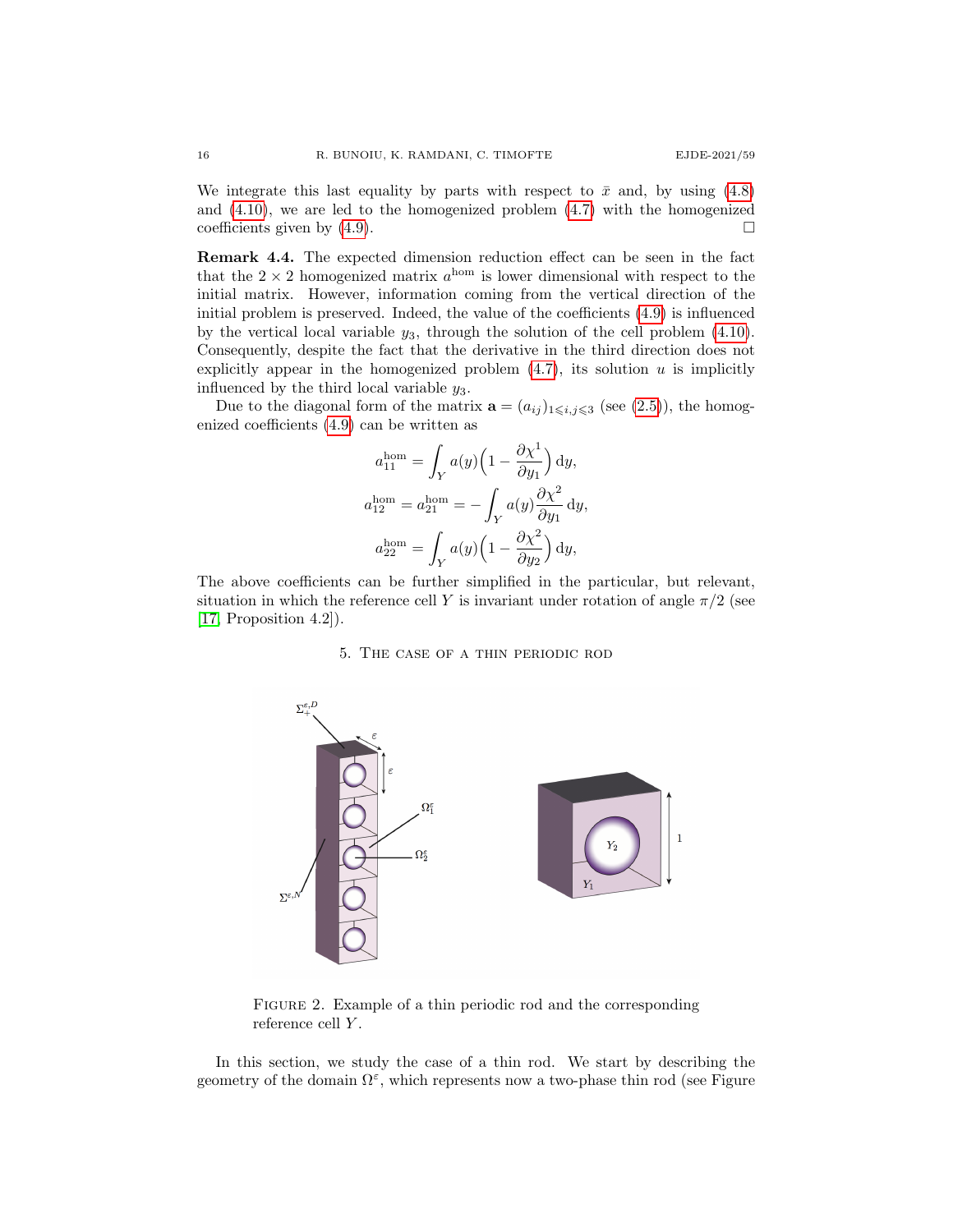$$
\Omega^{\varepsilon} = \varepsilon Y' \times (0, L),\tag{5.1}
$$

where  $Y' = (0, 1)^2$ ,  $L > 0$  and  $\varepsilon \in (0, 1)$  is a sequence of strictly positive numbers such that  $\frac{L}{\varepsilon} \in \mathbb{N}^*$ . This small parameter is related to the characteristic dimension of our domain. Thus,  $\Omega^{\varepsilon}$  is a thin heterogeneous rod, its thickness, the periodicity of its heterogeneities and their size being of order  $\varepsilon$ . More precisely, the microscopic structure of  $\Omega^{\varepsilon}$  consists of an exact number of replicated unit cells  $Y = Y' \times (0, 1) =$  $(0, 1)^3$ , rescaled with  $\varepsilon$ . One has  $Y = Y_1 \cup \overline{Y}_2$ , where  $Y_1$  and  $Y_2$  are two non-empty disjoint connected open subsets of Y such that  $\overline{Y}_2 \subset Y$ . We assume that  $\partial Y_2$  is Lipschitz continuous. For each  $\mathbf{k} \in \mathbb{Z}^3$ , we denote  $Y_\alpha^{\mathbf{k}} = \mathbf{k} + Y_\alpha$ , for  $\alpha \in \{1, 2\}$ . We also define, for each  $\varepsilon$ ,  $\mathbb{Z}_{\varepsilon} = \{ \mathbf{k} \in \mathbb{Z}^3 : \varepsilon \overline{Y}_2^{\mathbf{k}} \subset \Omega^{\varepsilon} \}$ ; we set  $\Omega_2^{\varepsilon} = \cup_{\mathbf{k} \in \mathbb{Z}_{\varepsilon}} (\varepsilon Y_2^{\mathbf{k}})$  and  $\Omega_1^\varepsilon = \Omega \setminus \overline{\Omega}_2^\varepsilon$  $\frac{ε}{2}$ . The boundary of the domain  $\Omega^ε$  is split into three parts:  $\Sigma^ε_N$ , the lateral boundary of the domain  $\Omega^{\varepsilon}$ ,  $\Sigma^{\varepsilon,N} = \{x \in \mathbb{R}^3 : (x_1, x_2) \in \partial \varepsilon Y', 0 < x_3 < L\},\$ and  $\Sigma^{\varepsilon, D}_+$ ,  $\Sigma^{\varepsilon, D}_-$ , the top and the bottom boundaries, respectively,  $\Sigma^{\varepsilon, D}_+ = \{x \in \mathbb{R}^3 :$  $(x_1, x_2) \in \varepsilon Y', x_3 = L, \ \Sigma^{\varepsilon, D}_- = \{ x \in \mathbb{R}^3 : (x_1, x_2) \in \varepsilon Y', x_3 = 0 \}.$ 

The goal in this section is to analyze the asymptotic behavior, as  $\varepsilon \to 0$ , of the solution  $u^{\varepsilon}$  of the problem

$$
-\operatorname{div}(a^{\varepsilon} \nabla u^{\varepsilon}) = f \quad \text{in } \Omega^{\varepsilon},
$$

$$
u^{\varepsilon} = 0 \quad \text{on } \Sigma_{\pm}^{\varepsilon, D},
$$

$$
\frac{\partial u^{\varepsilon}}{\partial \nu^{\varepsilon}} = 0 \quad \text{on } \Sigma^{\varepsilon, N},
$$

$$
(5.2)
$$

where the function  $f \in L^2((0,L))$  is given and  $\nu^{\varepsilon}$  is the unit outward normal to the lateral boundary  $\Sigma^{\varepsilon,N}$ . Here, we have set as before

$$
a^{\varepsilon}(x) = a\left(\frac{x}{\varepsilon}\right), \quad \forall x \in \Omega^{\varepsilon},
$$

where  $a(y)$  denotes the 1-periodic in the variable  $y_3$  function defined on Y by

$$
a(y) = a_1 \mathbf{1}_{Y_1}(y) + a_2 \mathbf{1}_{Y_2}(y),
$$

with  $a_1, a_2 \in \mathbb{R}$  and  $a_1 a_2 < 0$ .

To write the variational formulation of problem (5.2), we introduce, for every positive  $\varepsilon < 1$ , the Hilbert space

$$
V^{\varepsilon} = \{ v \in H^1(\Omega^{\varepsilon}) : v = 0 \text{ on } \Sigma^{\varepsilon, D}_{\pm} \},
$$

endowed with the norm  $||v||_{V^{\varepsilon}} = ||\nabla v||_{L^2(\Omega^{\varepsilon})}$ , for any  $v \in V^{\varepsilon}$ .

The variational formulation of problem (5.2) is the following: find  $u^{\varepsilon} \in V^{\varepsilon}$  such that

$$
\mathcal{A}^{\varepsilon}(u^{\varepsilon}, v) = \ell^{\varepsilon}(v), \quad \forall v \in V^{\varepsilon}, \tag{5.3}
$$

where the bilinear form  $\mathcal{A}^{\varepsilon}: V^{\varepsilon} \times V^{\varepsilon} \to \mathbb{R}$  and the linear form  $\ell^{\varepsilon}: V^{\varepsilon} \to \mathbb{R}$  are given by

$$
\mathcal{A}^{\varepsilon}(u,v) = \int_{\Omega^{\varepsilon}} a^{\varepsilon} \nabla u \cdot \nabla v \,dx,
$$

$$
\ell^{\varepsilon}(v) = \int_{\Omega^{\varepsilon}} f v \,dx.
$$

As in the case of the thin periodic layer, the aim is to prove the well-posedness of the variational problem (5.3) and then to pass to the limit with  $\varepsilon \to 0$  in this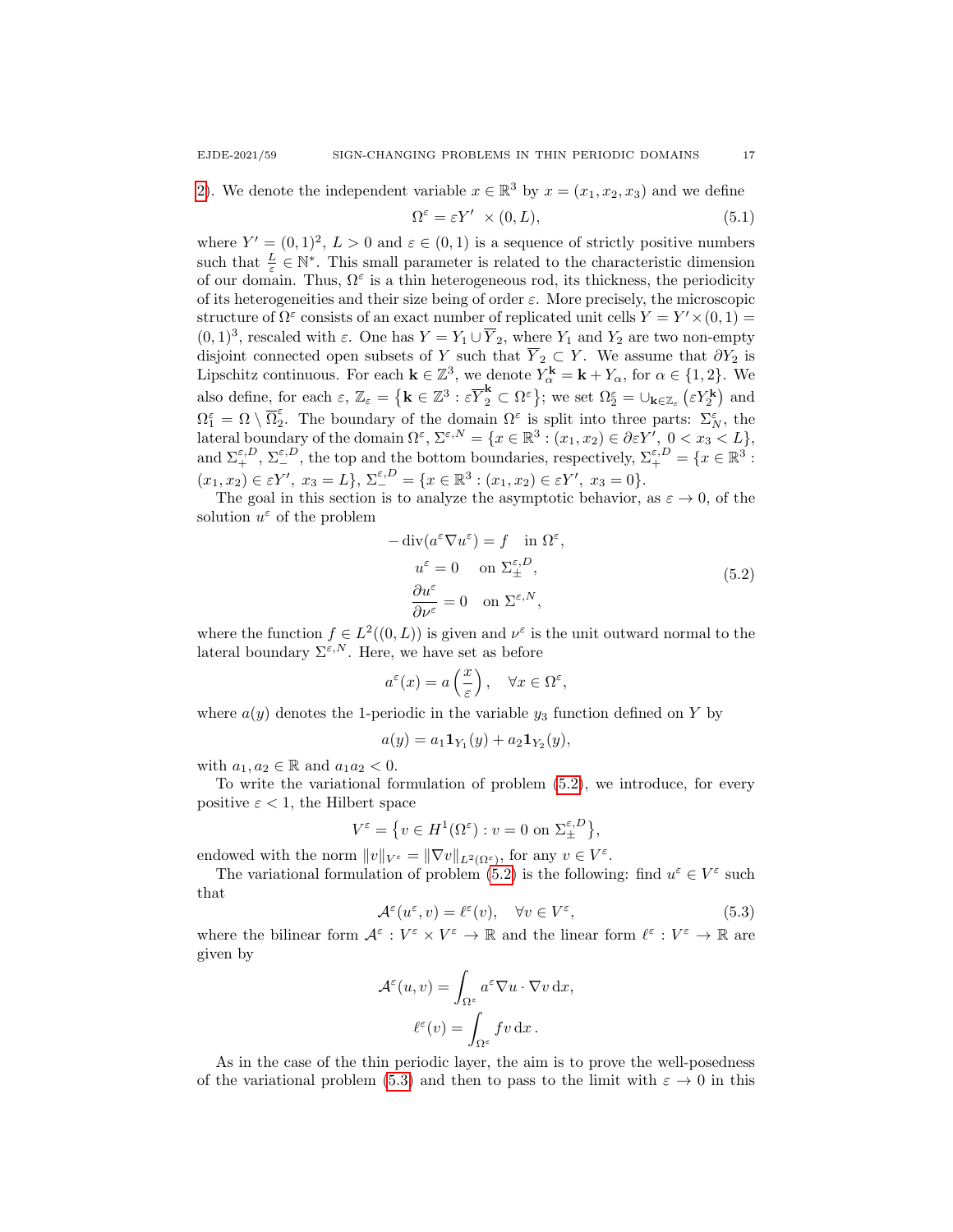problem. The proofs follow the same steps as in the previous case, with the use of an appropriate weakly two-scale convergence (see Definition 5.2 below) and with a slight modification in the definition of the extension operator  $Q$ , as follows. In this case, we denote by  $H^1_{0,\Sigma}(Y)$  the space of functions in  $H^1(Y)$  which are zero on the upper and lower boundaries  $\Sigma_{\pm}^D$  of the domain Y (the lateral boundary is denoted  $\Sigma^N$ ). Let **Q** denote the harmonic extension operator from  $H^1(Y_2)$  onto  $H^1_{0,\Sigma}(Y)$ . In other words, given  $u \in H^1(Y_2)$ ,  $\mathbf{Q} u \in H^1_{0,\Sigma}(Y)$  is defined by setting  $\mathbf{Q} u = u$  in  $Y_2$ , while, in  $Y_1$ ,  $\mathbf{Q}u$  is the unique solution of the boundary value problem

$$
-\Delta(\mathbf{Q}u) = 0 \text{ in } Y_1,
$$
  
\n
$$
\mathbf{Q}u = u \text{ on } \partial Y_2,
$$
  
\n
$$
\mathbf{Q}u = 0 \text{ on } \Sigma_{\pm}^D,
$$
  
\n
$$
\frac{\partial(\mathbf{Q}u)}{\partial\nu} = 0 \text{ on } \Sigma^N.
$$

With the notation

$$
\mathcal{M}_2(u) = \frac{1}{|Y_2|} \int_{Y_2} u \, \mathrm{d}y
$$

and setting

$$
H_{\text{mean}}^1(Y_2) = \{ u \in H^1(Y_2) \mid \mathcal{M}_2(u) = 0 \}
$$

it can be easily seen that there exists  $\kappa_Y' > 0$  such that

$$
\|\nabla(\mathbf{Q}u)\|_{L^2(Y)}^2 \leq \kappa_Y' \|\nabla u\|_{L^2(Y_2)}^2, \quad \forall u \in H_{\text{mean}}^1(Y_2). \tag{5.4}
$$

Next we have a well-posedness result.

**Theorem 5.1.** Assume that the contrast  $\kappa := \left|\frac{a_1}{a_2}\right|$  satisfies

$$
\kappa > \kappa_Y \quad or \quad \kappa < 1/\kappa'_Y,
$$

where  $\kappa_Y$  and  $\kappa'_Y$  denote the constants in (3.19) and (5.4) respectively.

Then, for any  $\varepsilon \in (0,1)$ , the variational problem (5.3) has a unique solution  $u^{\varepsilon} \in V^{\varepsilon}$ . Moreover, there exists a constant  $C > 0$ , independent of  $\varepsilon$ , such that

$$
\|\nabla u^{\varepsilon}\|_{L^{2}(\Omega^{\varepsilon})} \leq C\varepsilon \|f\|_{L^{2}(\omega)}.
$$
\n(5.5)

,

To pass to the limit, with  $\varepsilon \to 0$ , in the variational formulation (5.3) of problem (5.2), we use again the two-scale convergence method [43, 1], adapted to the thin periodic rod case. Let  $\mathcal{C}^{\infty}_{\overline{per}}(\overline{Y})$  be the space of infinitely differentiable functions in  $\mathbb{R}^3$  that are 1-periodic in the variable y<sub>3</sub>. We recall the definition of the weakly two-scale convergence (see, for instance, [39]).

**Definition 5.2.** A sequence  $(v^{\varepsilon})$  in  $L^2(\Omega^{\varepsilon})$  weakly two-scale converges to  $v \in$  $L^2((0,L)\times Y)$  if one has

$$
\frac{1}{\varepsilon^2} \int_{\Omega^{\varepsilon}} v^{\varepsilon}(x) \psi\left(x, \frac{x}{\varepsilon}\right) dx \to \int_{(0,L)\times Y} v(x_3, y) \psi(x_3, y) dx_3 dy,
$$

for all  $\psi \in C_0^{\infty}((0,L), \mathcal{C}_{\overline{\text{per}}}^{\infty}(\overline{Y}))$ . Then, we denote

$$
v^{\varepsilon} \xrightarrow{2-s} v.
$$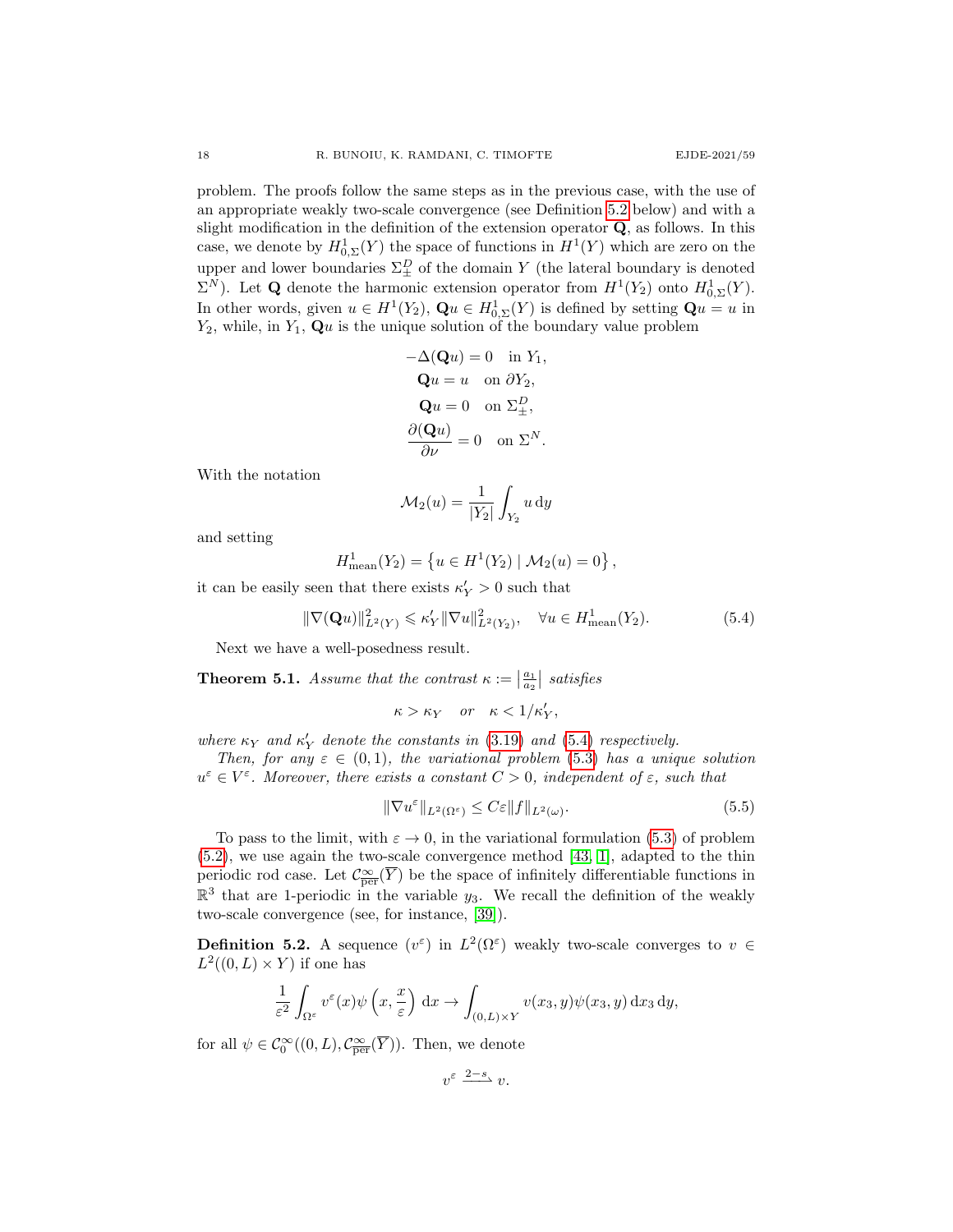Using the a priori estimate (5.5) and well-adapted compactness results (see, for instance, [39]), it follows that there exist  $u \in H_0^1(0, L)$  and  $\hat{u} \in L^2((0, L), H_{\text{per}}^1(Y)),$ <br>with  $M_0(\hat{u}) = 0$  such that yn to a subsequence for  $\hat{u} \geq 0$  we obtain with  $\mathcal{M}_Y(\hat{u}) = 0$ , such that, up to a subsequence, for  $\varepsilon \to 0$ , we obtain

$$
u^{\varepsilon} \frac{2-s}{s} u,
$$
  
\n
$$
\nabla_{x'} u^{\varepsilon} \frac{2-s}{s} \nabla_{y'} \widehat{u},
$$
  
\n
$$
\partial_{x_3} u^{\varepsilon} \frac{2-s}{s} \frac{du}{dx_3} + \partial_{y_3} \widehat{u},
$$
\n(5.6)

where  $x' = (x_1, x_2)$  and  $y' = (y_1, y_2)$ . Here, the space  $H^1_{\text{per}}(Y)$  is defined by

 $H^1_{\overline{\text{per}}}(Y) = \{ v \in H^1(Y) : v \text{ is 1-periodic in } y_3 \}.$ 

The special form of the limits in convergences  $(5.6)<sub>2</sub>$  and  $(5.6)<sub>3</sub>$  suggests the introduction of the following notation: to every  $w \in H^1(0,L)$ , we associate the three-dimensional vector  $\overline{\nabla}w(x_3)$  defined by

$$
\overline{\nabla}w(x_3) = \left(0, 0, \frac{\mathrm{d}w}{\mathrm{d}x_3}\right).
$$

Let  $W_{\overline{\text{per}}}(Y) = \{v \in H^1_{\overline{\text{per}}}(Y) : \mathcal{M}_Y(v) = 0\}$ . We introduce the space

$$
\mathcal{H} = H_0^1(0, L) \times L^2((0, L), W_{\overline{\text{per}}}(Y))
$$

and for all  $V = (v, \hat{v}) \in \mathcal{H}$  we define the norm

$$
\|\mathcal{V}\|_{\mathcal{H}}^2 = \left\|\overline{\nabla}v + \nabla_y\widehat{v}\right\|_{L^2((0,L)\times Y)}^2.
$$

**Theorem 5.3.** Assume that the contrast  $\kappa :=$  $\frac{a_1}{a_2}$  satisfies  $\kappa > \kappa_Y$  or  $\kappa < 1/\kappa'_Y$ ,

where  $\kappa_Y$  and  $\kappa'_Y$  denote the constants in (3.19) and (5.4), respectively. Then, the unique solution  $u^{\varepsilon}$  of the variational problem (5.3) converges, in the sense of (5.6), to  $(u, \hat{u}) \in \mathcal{H}$ , where u is the unique solution of the homogenized problem

$$
-a^{\text{hom}}\frac{\mathrm{d}^2 u}{\mathrm{d}x_3^2} = f \quad on \ (0, L),
$$
  

$$
u(0) = u(L) = 0
$$
 (5.7)

and

$$
\widehat{u}(x_3, y) = -\frac{du}{dx_3}(x_3)\chi^3(y), \quad \forall (x_3, y) \in (0, L) \times Y.
$$
 (5.8)

Here,  $a^{\text{hom}}$  is the scalar defined by

$$
a^{\text{hom}} = \int_{Y} a(y) \left( 1 - \frac{\partial \chi^3}{\partial y_3} \right) dy.
$$
 (5.9)

The function  $\chi^3 \in H^1_{\overline{per}}(Y)$  is the weak solution of the cell problem

$$
-\operatorname{div}_y(a(y)(\nabla_y \chi^3 - e_3)) = 0 \quad \text{in } Y,
$$
  

$$
(\nabla_y \chi^3 - e_3) \cdot \nu = 0 \quad \text{on } \Sigma^N,
$$
  

$$
\mathcal{M}(\chi^3) = 0,
$$
 (5.10)

where  $\Sigma^N$  denotes the lateral boundary of the reference cell Y and  $\nu$  is the unit outward normal to  $\Sigma^N$ .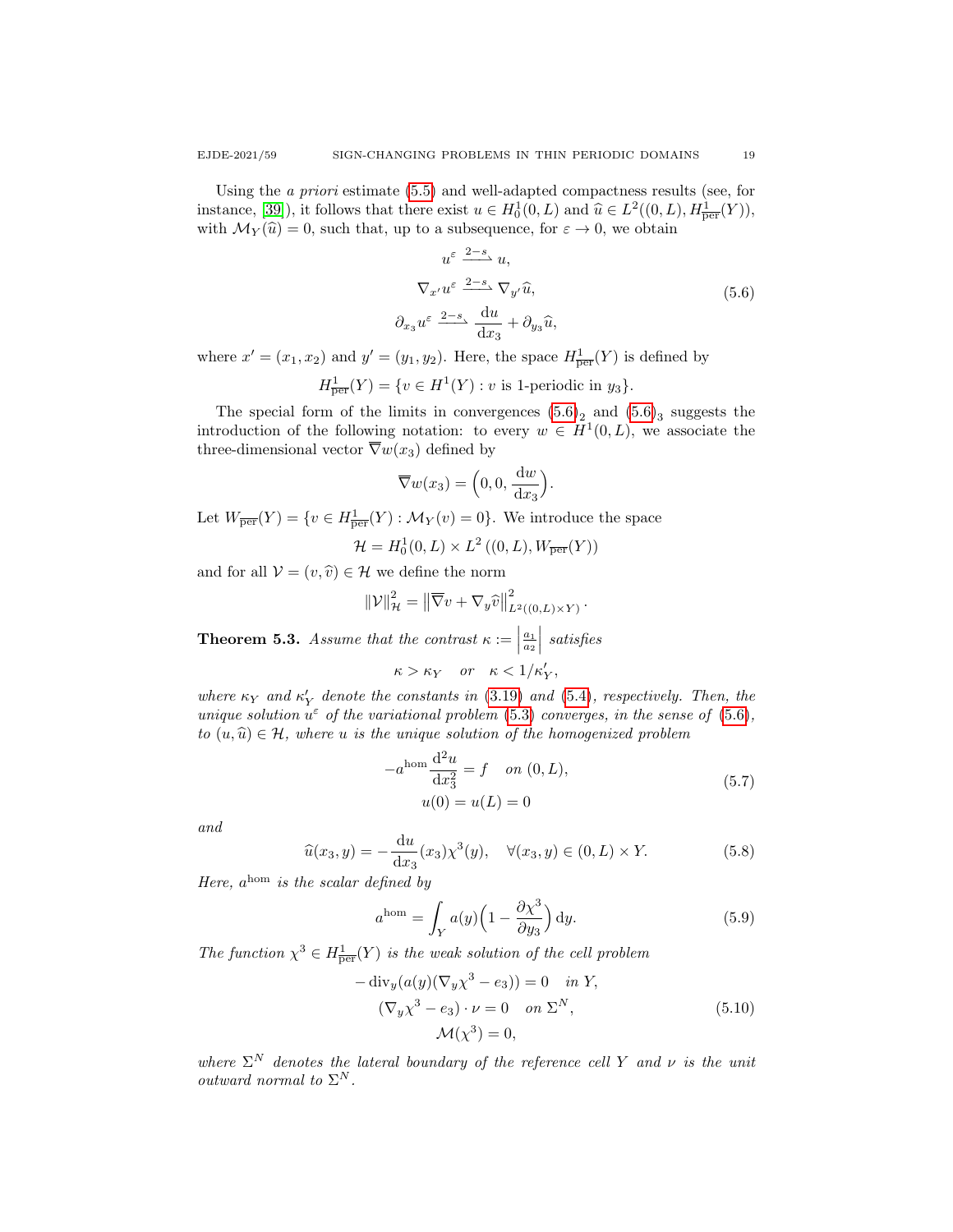Remark 5.4. Because of the dimension-reduction effect in the first two directions, the homogenized matrix reduces in this case to a scalar. However, the value of this scalar coefficient  $a^{\text{hom}}$  is influenced by the local variables  $y_1$  and  $y_2$  through the solution  $\chi^3$  of the cell problem (5.10).

Acknowledgments. The authors would like to thank Lucas Chesnel and Mahran Rihani for fruitful discussions on T-coercivity technics and for suggesting the idea used in (4.6) to cope with the fact that affine functions are not preserved by the extension operator. This paper was completed during the visit of the third author at Institut Elie Cartan de Lorraine, whose warm hospitality is gratefully acknowledged.

### **REFERENCES**

- [1] G. Allaire; *Homogenization and two-scale convergence*, SIAM J. Math. Anal. **23** (1992), no. 6, 1482–1518.
- [2] B. Amaziane, L. Pankratov, A. Piatnitski; Homogenization of a single phase flow through a porous medium in a thin layer, Math. Models Methods Appl. Sci. 17 (2007), no. 9, 1317–1349.
- [3] M. Anguiano; Darcy's laws for non-stationary viscous fluid flow in a thin porous medium, Math. Methods Appl. Sci. 40 (2017), no. 8, 2878–2895.
- [4] M. Anguiano, R. Bunoiu; Homogenization of Bingham flow in thin porous media, Netw. Heterog. Media 15 (2020), no. 1, 87–110.
- [5] A. Ávila, G. Griso, B. Miara, E. Rohan; *Multiscale modeling of elastic waves: theoretical* justification and numerical simulation of band gaps, Multiscale Model. Simul. 7 (2008), no. 1, 1–21.
- [6] A. Bhattacharya, M. Gahn, M. Neuss-Radu; Effective transmission conditions for reactiondiffusion processes in domains separated by thin channels, Applicable Analysis  $\mathbf{0}$  (2020), no. 0, 1–15.
- [7] A.-S. Bonnet-Ben Dhia, , L. Chesnel, P. Jr. Ciarlet; T-tial Differential Equations 39 (2014), no. 6, 1007–1031.
- [8] A.-S. Bonnet-Ben Dhia, L. Chesnel, P. Jr. Ciarlet; T-coercivity for scalar interface problems between dielectrics and metamaterials, ESAIM Math. Model. Numer. Anal. 46 (2012), no. 6, 1363–1387.
- [9] A.-S. Bonnet-Ben Dhia, P. Jr. Ciarlet, C. M. Zwölf; Two-field and three-field formulations for wave transmission between media with opposite sign dielectric constants, J. Comp. Appl. Math. 204 (2007), 408–417.
- [10] A.-S Bonnet-Ben Dhia, P. Jr. Ciarlet, C. M. Zwölf; Time harmonic wave diffraction problems in materials with sign-shifting coefficients, J. Comput. Appl. Math. (2008).
- [11] E. Bonnetier, C. Dapogny, F. Triki; Homogenization of the eigenvalues of the Neumann– Poincaré operator, Arch. Ration. Mech. Anal.  $234$  (2019), no. 2, 777–855.
- [12] G. Bouchitté, C. Bourel; Multiscale nanorod metamaterials and realizable permittivity tensors, Commun. Comput. Phys. 11 (2012), no. 2, 489–507.
- [13] G. Bouchitté, Christophe Bourel; Homogenization of finite metallic fibers and 3d-effective permittivity tensor, Tech. report, Université de Toulon, 2009.
- [14] G. Bouchitté, D. Felbacq; Homogenization of a wire photonic crystal: the case of small volume fraction, SIAM J. Appl. Math.  $66$  (2006), no. 6, 2061–2084 (electronic).
- [15] A. Brillard, D. Gómez, M. Lobo, E. Pérez, T. A. Shaposhnikova; Boundary homogenization in perforated domains for adsorption problems with an advection term, Appl. Anal. 95 (2016), no. 7, 1517–1533.
- [16] R. Bunoiu, L. Chesnel, K. Ramdani, M. Rihani; Homogenization of Maxwell's equations and related scalar problems with sign-changing coefficients, Annales de la Faculté des sciences de Toulouse : Mathématiques (2020).
- [17] R. Bunoiu, K. Ramdani; Homogenization of materials with sign changing coefficients, Commun. Math. Sci. 14 (2016), no. 4, 1137–1154.
- [18] R. Bunoiu, C. Timofte; Upscaling of a double porosity problem with jumps in thin porous media, Applicable Analysis (2020), 1–18.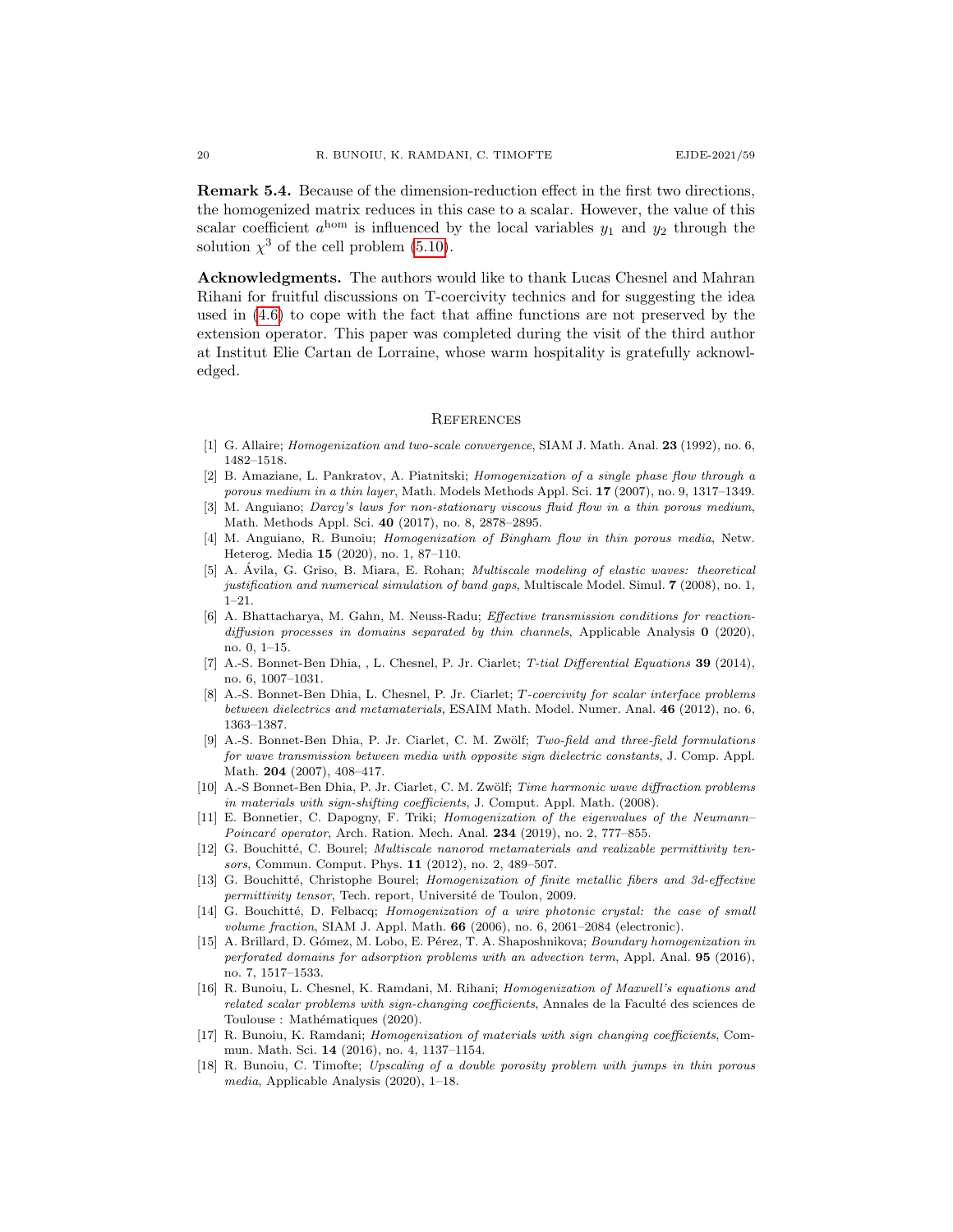- [19] D. Caillerie; Homogénéisation des équations de la diffusion stationnaire dans les domaines  $cylinderiques aplatis$ , RAIRO Anal. Numér.  $15$  (1981), no. 4, 295-319.
- [20] D. Caillerie; Thin elastic and periodic plates, Math. Methods Appl. Sci. 6 (1984), no. 2, 159–191.
- [21] E. Canon, M. Lenczner; Modelling of thin elastic plates with small piezoelectric inclusions and distributed electronic circuits. Models for inclusions that are small with respect to the thickness of the plate, J. Elasticity  $55$  (1999), no. 2, 111–141 (2000).
- [22] E. Canon, M. Lenczner; Modeling of thin isotropic elastic plates with small piezoelectric inclusions and distributed electric circuits, Math. Methods Appl. Sci. 38 (2015), no. 1, 66– 86.
- [23] P. Cazeaux, C. Grandmont, Y. Maday; Homogenization of a model for the propagation of sound in the lungs, Multiscale Model. Simul. **13** (2015), no. 1, 43–71.
- [24] L. Chesnel, P. Jr. Ciarlet; T-coercivity and continuous Galerkin methods: application to transmission problems with sign changing coefficients, Numer. Math.  $124$  (2013), no. 1, 1–  $29.$
- [25] E. T. Chung, P. Jr. Ciarlet; A staggered discontinuous Galerkin method for wave propagation in media with dielectrics and meta-materials, J. Comput. Appl. Math. 239 (2013), 189–207.
- [26] D. Cioranescu, A. Damlamian, G. Griso; The periodic unfolding method, Series in Contemporary Mathematics, vol. 3, Springer, Singapore, 2018.
- [27] A. Damlamian, M. Vogelius; Homogenization limits of the equations of elasticity in thin domains, SIAM J. Math. Anal. 18 (1987), no. 2, 435–451.
- [28] A. Damlamian, M. Vogelius; Homogenization limits of diffusion equations in thin domains, RAIRO Modél. Math. Anal. Numér. 22 (1988), no. 1, 53-74.
- [29] T. Fatima, E. Ijioma, T. Ogawa, A. Muntean; Homogenization and dimension reduction of filtration combustion in heterogeneous thin layers, Netw. Heterog. Media 9 (2014), no. 4, 709–737.
- [30] P. Fernandes, M. Raffetto; Existence, uniqueness and finite element approximation of the solution of time-harmonic electromagnetic boundary value problems involving metamaterials, COMPEL 24 (2005), no. 4, 1450–1469.
- [31] M. Gahn, W. Jäger, M. Neuss-Radu; Correctors and error estimates for reaction-diffusion processes through thin heterogeneous layers in case of homogenized equations with interface diffusion, J. Comput. Appl. Math. **383** (2021), 113126, 29.
- [32] M. Gahn, M. Neuss-Radu; Singular limit for reactive diffusive transport through an array of thin channels in case of critical diffusivity, arXiv: Analysis of PDEs (2020).
- [33] M. Gahn, M. Neuss-Radu, P. Knabner; Effective interface conditions for processes through thin heterogeneous layers with nonlinear transmission at the microscopic bulk-layer interface, Netw. Heterog. Media 13 (2018), no. 4, 609–640.
- [34] A. Gaudiello, M. Lenczner; A two-dimensional electrostatic model of interdigitated comb drive in longitudinal mode, SIAM J. Appl. Math.  $80$  (2020), no. 2, 792–813.
- [35] D. Gómez, M. Lobo, M.-E. Pérez-Martínez; Asymptotics for models of non-stationary diffusion in domains with a surface distribution of obstacles, Math. Methods Appl. Sci.  $42$  (2019), no. 1, 403–413.
- [36] G. Griso, A. Migunova, J. Orlik; Homogenization via unfolding in periodic layer with contact, Asymptot. Anal. 99 (2016), no. 1-2, 23–52.
- [37] G. Griso, A. Migunova, J. Orlik; Asymptotic analysis for domains separated by a thin layer made of periodic vertical beams, J. Elasticity 128 (2017), no. 2, 291–331.
- [38] V. H. Hoang; *Diffusion in a highly heterogeneous thin domain*, Asymptot. Anal. **39** (2004), no. 2, 147–167.
- [39] C. Jerez-Hanckes, I. Pettersson, V. Rybalko; Derivation of cable equation by multiscale analysis for a model of myelinated axons, Discrete Contin. Dyn. Syst. Ser. B 25 (2020), no. 3, 815–839.
- [40] T. A. Mel'nik, A. V. Popov; Asymptotic analysis of boundary-value problems in thin perforated domains with rapidly varying thickness, Nonlinear Oscillations 13 (2010), no. 1, 57–84.
- [41] F. Murat, A. Sili; A remark about the periodic homogenization of certain composite fibered media, Netw. Heterog. Media 15 (2020), no. 1, 125–142.
- [42] M. Neuss-Radu, W. Jäger; Effective transmission conditions for reaction-diffusion processes in domains separated by an interface, SIAM J. Math. Anal. 39 (2007), no. 3, 687-720.